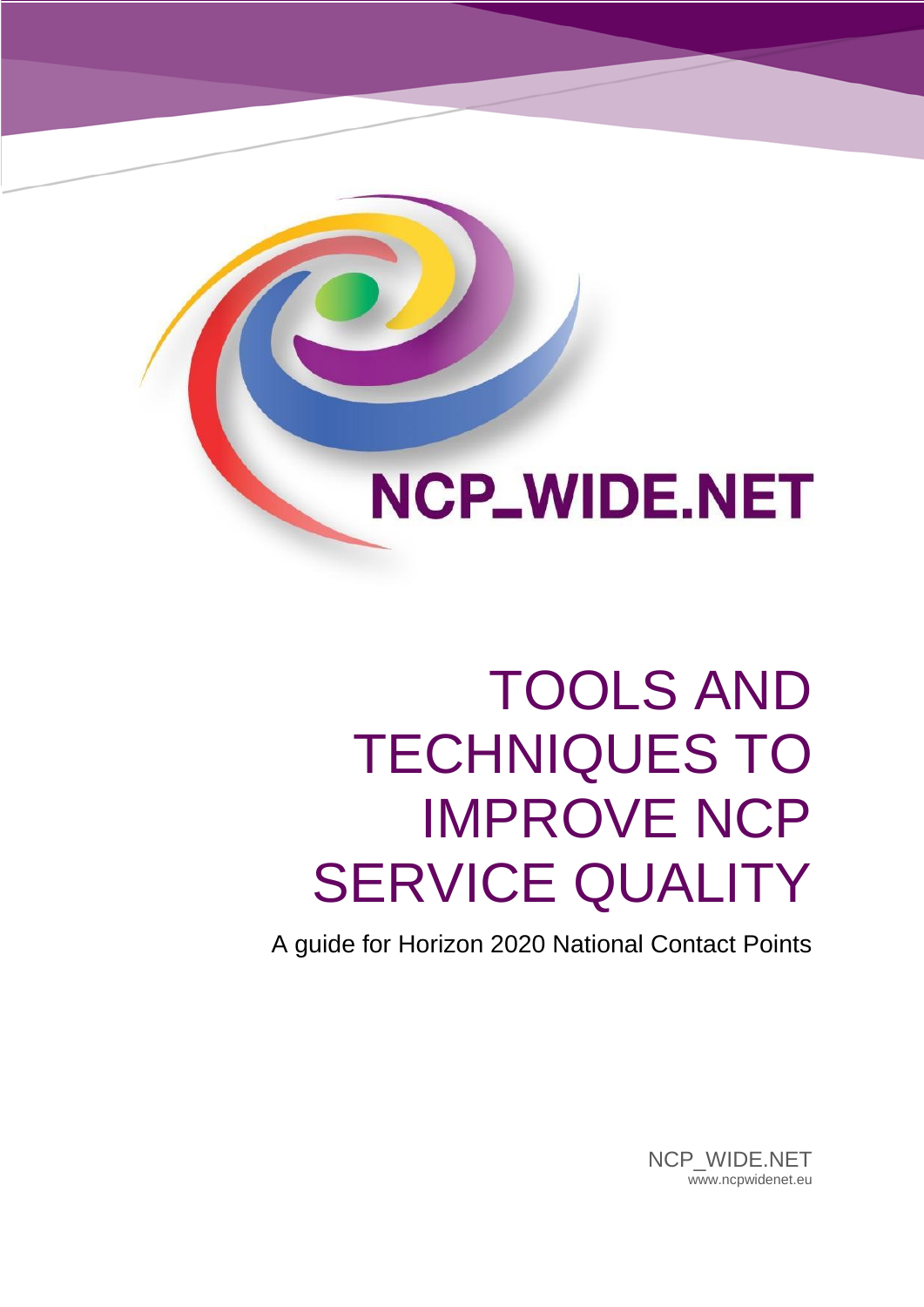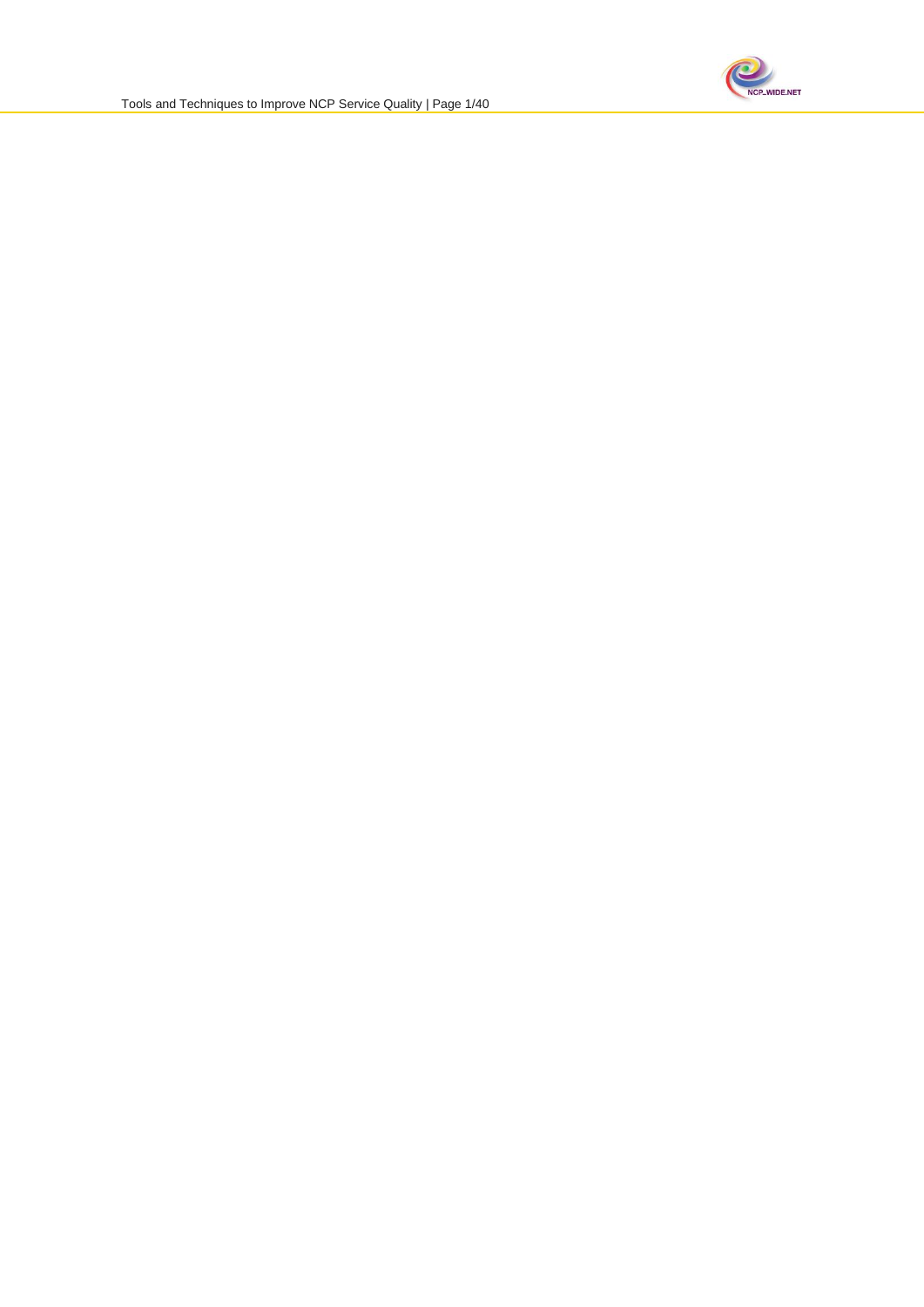

The document has been prepared under the NCP\_WIDE.NET project, WP 2 and Title, Task 2.4 "Development of tools and trainings to improve the quality of services offered by NCPs".

This project receives funding from the European Union's Horizon 2020 research and innovation programme under Grant Agreement No 639034.

> A mobile-friendly version of this guide can be found at <https://ncphorizon2020.atavist.com/ncptools>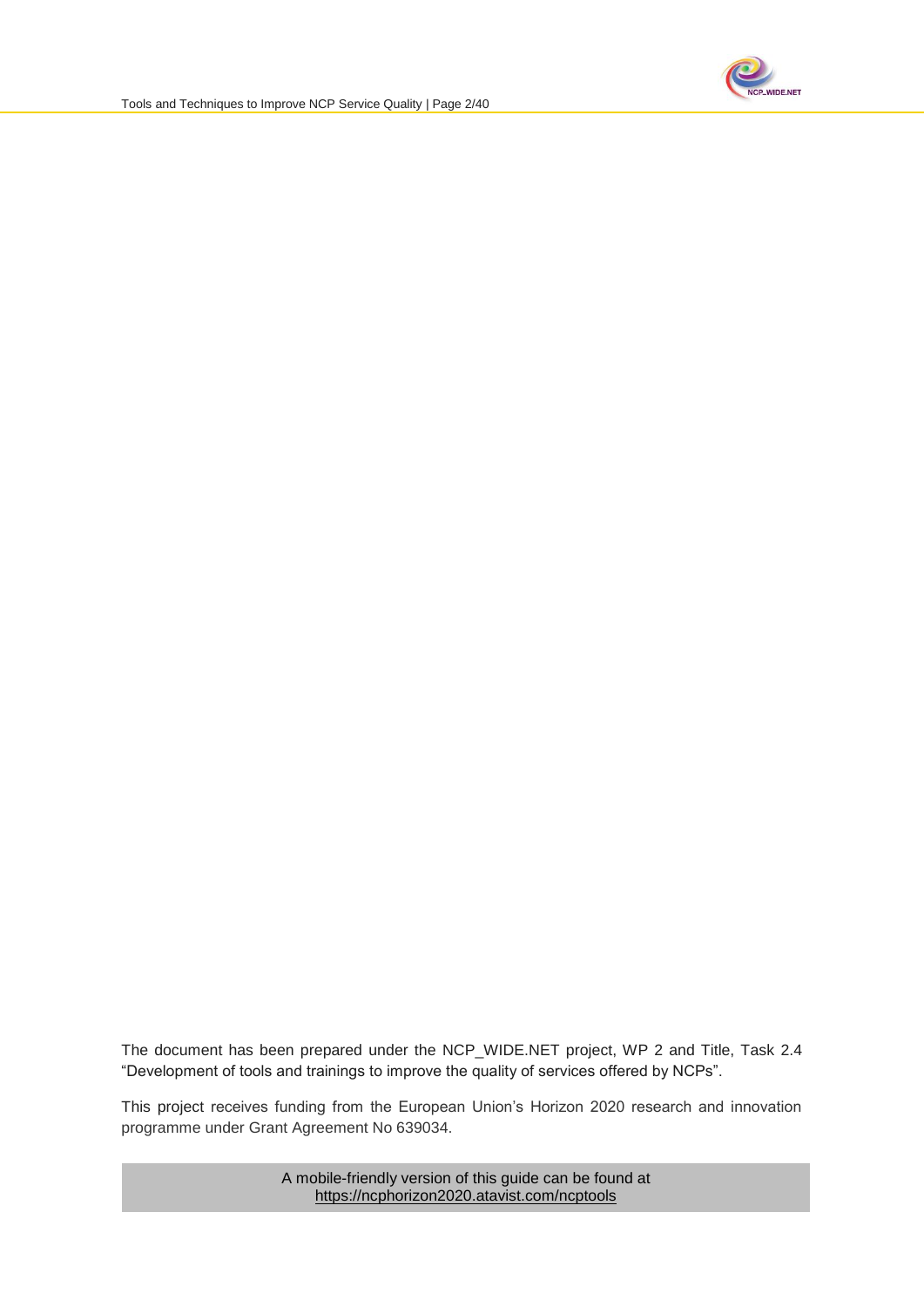

### **Content**

| List of figures                                     | 3              |
|-----------------------------------------------------|----------------|
| List of tables                                      | 3              |
| Abbreviations                                       | $\overline{4}$ |
| Summary                                             | 5              |
| Introduction                                        | 6              |
| An (informal) typology of NCP systems and SEWP NCPs | $\overline{7}$ |
| Strategies for a powerful NCP system                | $\overline{7}$ |
| NCP Minimum Standards and Guiding Principles        | 7              |
| A cohesive and effective NCP team                   | 10             |
| The well rounded NCP                                | 14             |
| <b>Advising Clients</b>                             | 17             |
| A convincing service range                          | 23             |
| Accountability and measuring results                | 26             |
| Communication: informing, raising awareness         | 28             |
| Concluding remarks                                  | 34             |
| Annex: Methodology                                  | 36             |
| Annex: Essential resources                          | 39             |

### <span id="page-3-0"></span>**List of figures**

| Figure 1 Position of NCPs and Programme committee members | 13 |
|-----------------------------------------------------------|----|
| Figure 2 Number of nominations per NCP                    | 15 |
| Figure 3 SEWP NCP Nominations per country                 | 15 |
| Figure 4 Poster for an event dedicated to SMEs            | 20 |

### <span id="page-3-1"></span>**List of tables**

| Table 1 Key principles and minimum standards                   |  |
|----------------------------------------------------------------|--|
| Table 2 Principal NCP functions                                |  |
| Table 3 List of NCPs who participated in one-on-one interviews |  |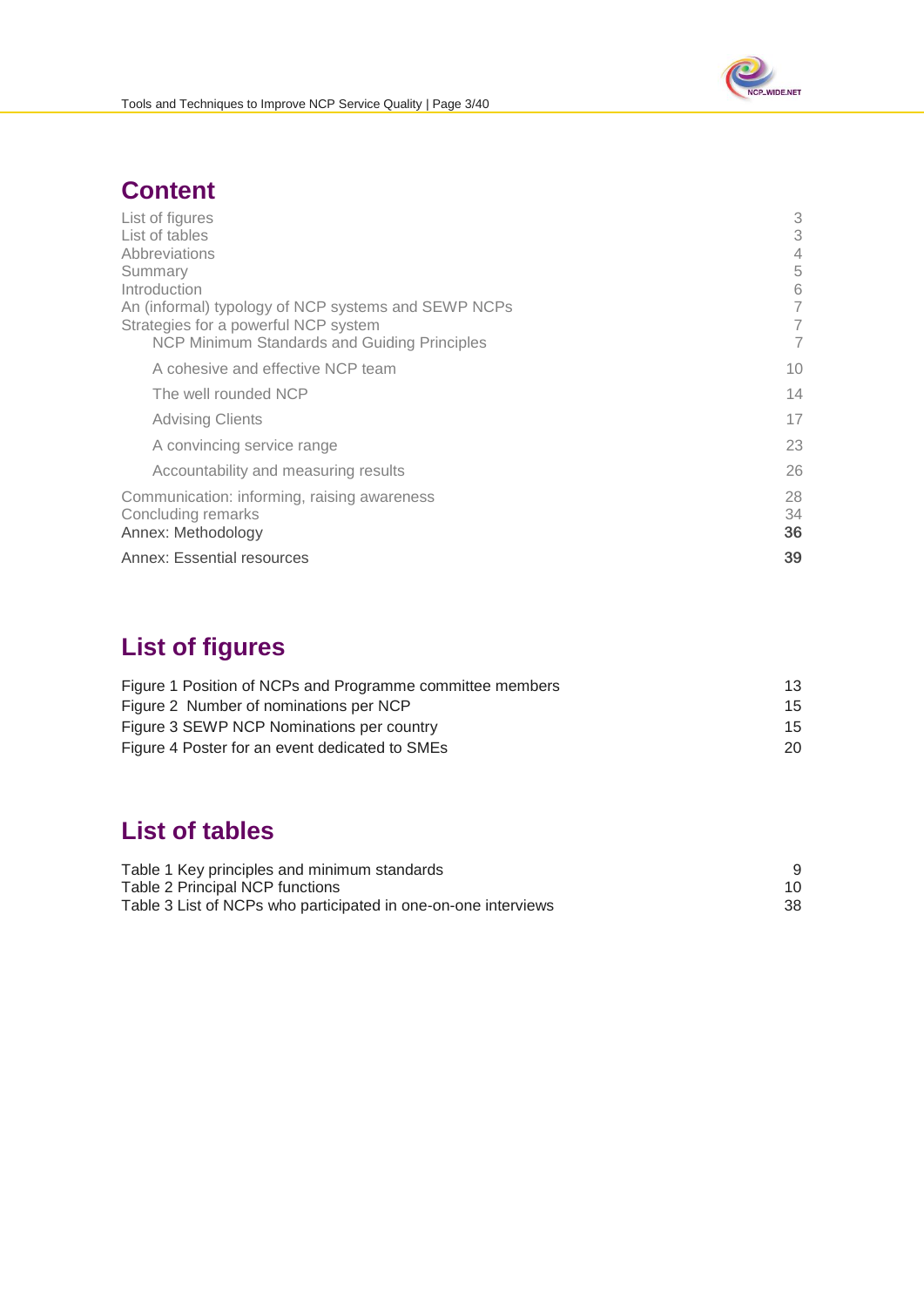

### <span id="page-4-0"></span>**Abbreviations**

| <b>CRM</b>        | <b>Client Relationship Management</b>                                                         |
|-------------------|-----------------------------------------------------------------------------------------------|
| <b>EASME</b>      | Executive Agency for Small and Medium sized Enterprise                                        |
| EEN               | <b>Enterprise Europe Network</b>                                                              |
| <b>ERC</b>        | European Research Centre                                                                      |
| <b>ERCEA</b>      | European Research Centre Executive Agency                                                     |
| <b>ESIF</b>       | European Structural and Investment Funds                                                      |
| <b>ESR</b>        | <b>Evaluation Summary Report</b>                                                              |
| FP7               | 7th European Framework programme for research and technological development                   |
| H <sub>2020</sub> | Horizon 2020, the European Framework Programme for Research and Innovation                    |
| <b>INEA</b>       | Innovation and Networks Executive Agency                                                      |
| <b>JRC</b>        | Joint Research Centre                                                                         |
| <b>LEIT</b>       | Leadership in Enabling and Industrial Technologies                                            |
| <b>MOU</b>        | Memorandum of Understanding                                                                   |
| <b>NCP</b>        | <b>National Contact Point</b>                                                                 |
| <b>NMBP</b>       | Nanotechnologies, advanced materials, advanced manufacturing and processing,<br>biotechnology |
| R&I               | Research and innovation                                                                       |
| <b>RDI</b>        | Research, development, and innovation                                                         |
| <b>REA</b>        | <b>Research Executive Agency</b>                                                              |
| <b>REGPOT</b>     | Research potential of Convergence Regions, a part of the FP7 "Capacities" sub-<br>programme   |
| S <sub>3</sub>    | <b>Smart Specialisation Strategy</b>                                                          |
| <b>SEWP</b>       | Spreading Excellence and Widening Participation                                               |
| <b>SME</b>        | Small and Medium-Sized Enterprise                                                             |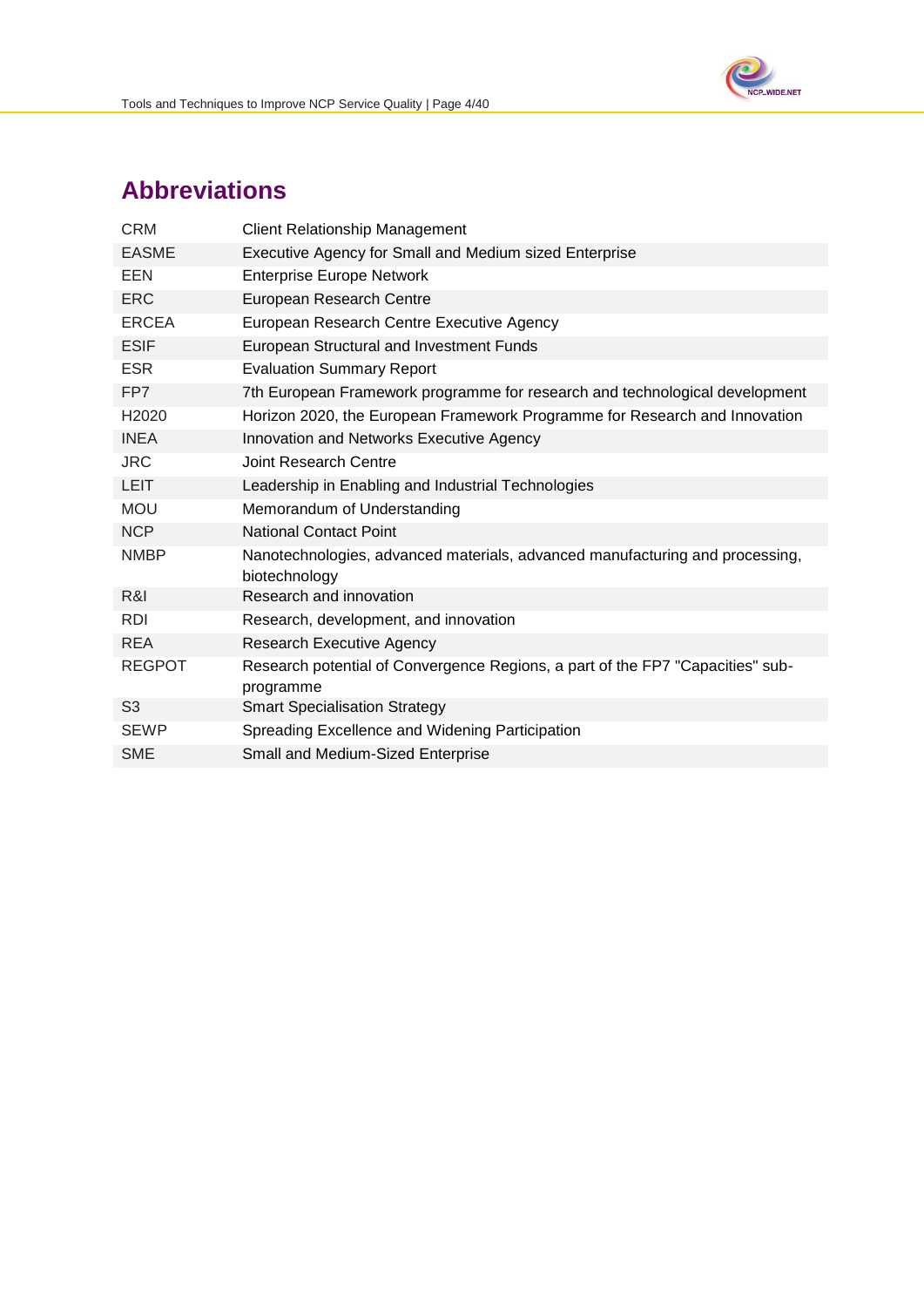

### <span id="page-5-0"></span>**Summary**

This document supports National Contact Points in structuring and improving their service portfolio based on common standards and good practice shared by NCPs. It is a collection of techniques and a source of inspiration for Horizon 2020 National Contact Points for the *Spreading Excellence and Widening Participation* programme, and, by extension, to NCPs for other programmes.

The NCP Minimum Standards and Guiding Principles, a guideline provided by the European Commission, is an important point of reference, but it can be interpreted in different ways.

A prerequisite for the satisfactory implementation of the Commission specifications is a cohesive NCP team. An effective NCP will communicate with their colleagues, their European counterparts, national intermediaries, and the NCP coordinator, while choosing useful IT tools.

NCPs need to build their expertise proactively through reading, or by meeting expert evaluators, for example.

Advising clients is a central task where a proactive approach is required from building lists of prospects to scanning upcoming calls well ahead of their deadlines. Besides client meetings, the NCP service offer may include proposal review and webinars. In many countries, clients need to be contacted proactively, even more so in the case of SMEs, for example. Furthermore, NCPs have the opportunity to extend their expertise to European and national research and innovation policies.

Defining a service range is a further step towards the professionalization of the NCP service offer. This includes the choice of certain activities to the detriment of others, the extension of one's reach thanks to private sector consultants, and the launch of a national mini-grants and other support programmes. Measuring the impact of these services is not an easy task, but some indicators can be tracked as a proxy for the service's effectiveness and client satisfaction.

Dissemination and awareness raising is a central mandate of NCPs. This guide presents in great detail the advantages and limits of new media channels (web and social), and gives concrete tips on how to organise information sessions.

The Annexes describe the methodology of this guide and include a list of resources.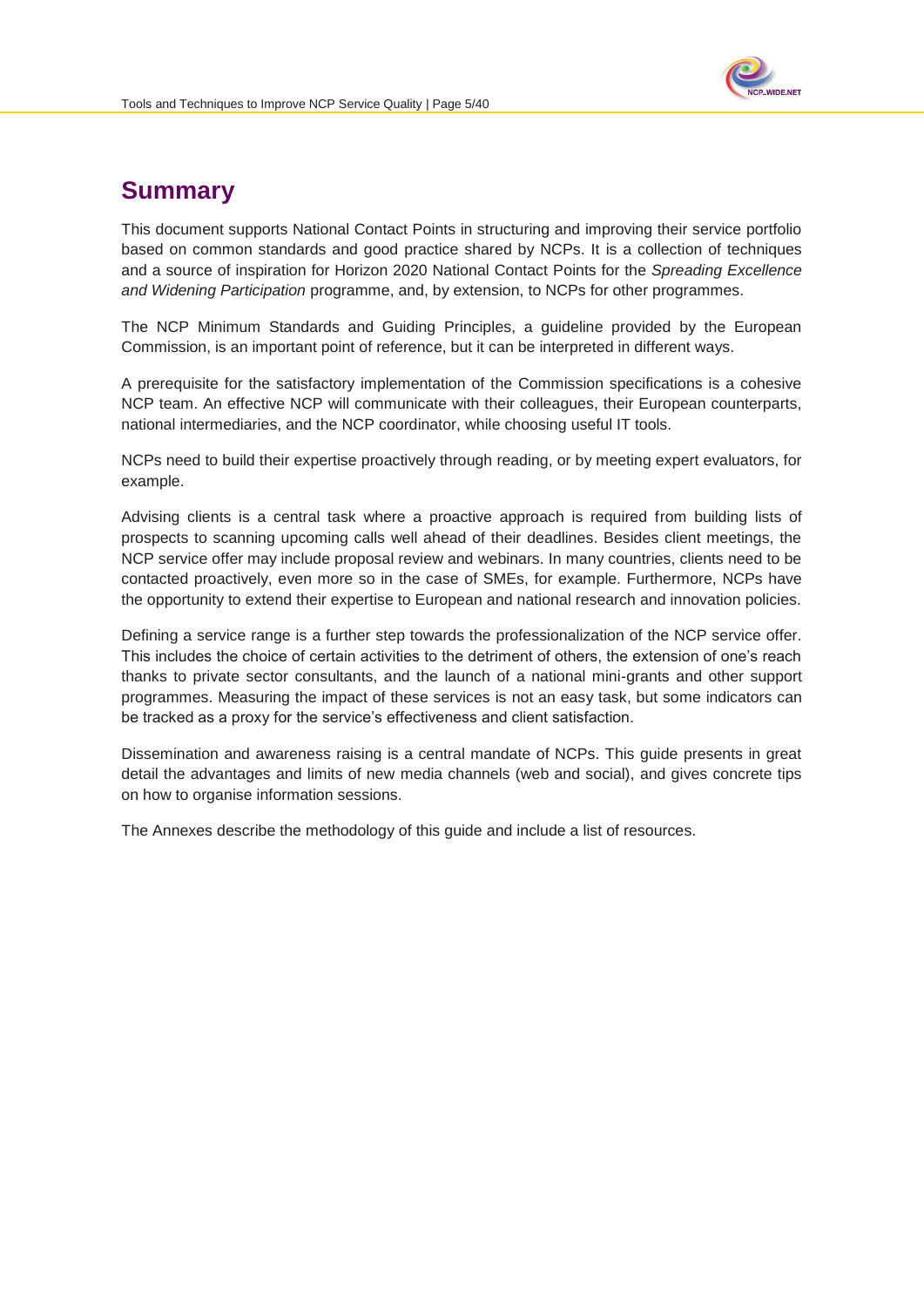

### <span id="page-6-0"></span>**Introduction**

National Contact Points (NCPs) have been appointed in many countries in order to support applicants to Horizon 2020 funding. The European Commission has defined guidelines to establish a common foundation for this role. The "Minimum Standards and Guiding Principles" explain an NCP's mission, core functions, and main cooperation channels. However, these guidelines remain general and there is little guidance as to how they should be put into practice. As a result, their interpretation varies from country to country.

What is more, national research and innovation systems are highly specific to each country. In some of them, NCPs are spread across many organisations and even regions, while in others, all NCPs work in the same organisation. We also know that the human and financial resources dedicated to giving advice on Horizon 2020 are difficult to compare. Under these circumstances, consistent and high quality service to applicants across Europe (and beyond) is not self-evident.

The NCP WIDE.NET project supports NCPs in enhancing their service offer by taking this context into account. Considerable know-how and experience is present, but not always shared. This guide is an attempt at sharing and systemising this knowledge, in order to create useful guidance for each other. This is especially true for the less experienced NCPs with fewer resources who may find this guide useful. The authors hope that this collection of tools will inspire the readers to see their own work in a fresh light.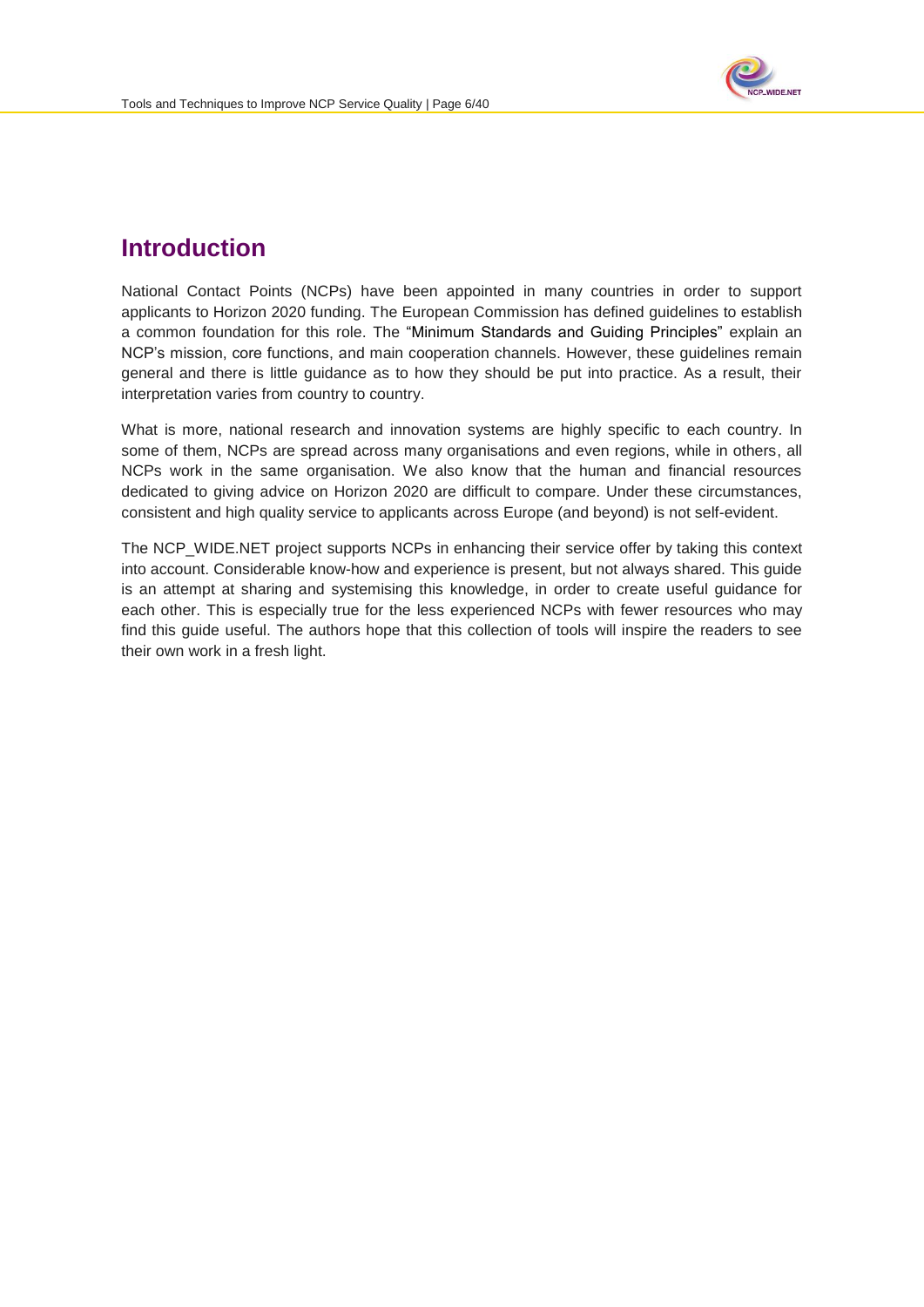

### <span id="page-7-0"></span>**An (informal) typology of NCP systems and SEWP NCPs**

Each country organises Horizon 2020 National Contact Points according to national preferences, means, and priorities. NCPs work in environments that vary in size, organisation, and professionalization.

#### **Size of the NCP system**

Independent of their size, certain countries count more nominated NCPs than others. A case in point, France has around 128 nominated NCPs, while the UK has 26. Furthermore, governments may choose to allocate more staff to programme parts with a higher budget, or which are particularly important to the national context.

#### **Organisation**

A centralised system hosts all, or virtually all, NCPs in one organisation, while a decentralised system has distributed nominations across various organisations.

For example, Switzerland's EUresearch has a head office bringing together all NCPs, as well as regional offices.

#### **Professionalization**

Some countries have a professional NCP system where a National Contact Point is the person's primary occupation, often after having acquired experience in research. Other countries nominate NCPs whose primary work is related to the programme domain, for example as a researcher. Those NCPs hold a nomination besides their primary occupation, with NCP work done on the side, in some cases without further financial compensation.

#### **Spreading Excellence and Widening Participation**

The *Spreading Excellence and Widening Participation* (SEWP) programme was preceded by the "REGPOT" (Research Potential of Convergence Regions) programme, a specific programme of the "Capacities" part in FP7. However, the SEWP programme was created in 2014 as a new standalone programme in Horizon 2020. National Contact Points for this configuration either have had experience with similar policy fields, or have been NCPs for other programmes. Some are new to both the policy domain, and the post as NCP.

For most NCPs, SEWP is a part of a wider portfolio. Certain NCPs, however, dedicate themselves exclusively to this programme part (see below).

### <span id="page-7-1"></span>**Strategies for a powerful NCP system**

Many elements contribute to a well-oiled and performant NCP system, such as personal capacities, procedures to advise clients, accountability, and communication. Each chapter includes explanations on the strategy. Often a *Toolbox* explains the process step-by-step, helping you to put recommendations into practice immediately.

#### <span id="page-7-2"></span>**NCP Minimum Standards and Guiding Principles**

NCPs support project applicants in their country. The European Commission (EC) has provided a universal framework for these activities by defining quidelines, at least since the  $7<sup>th</sup>$  Framework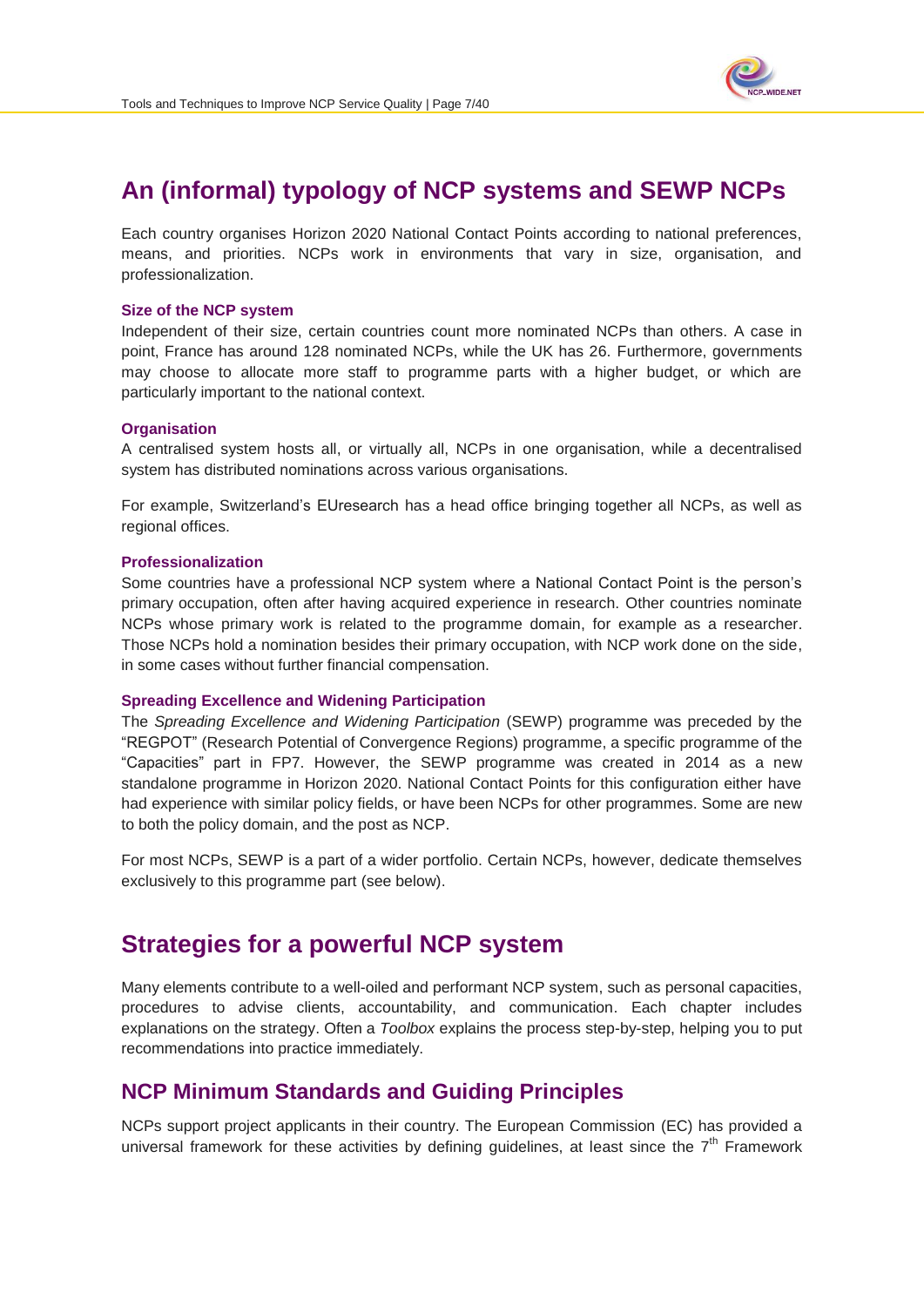

Programme<sup>1</sup> (FP7). These guidelines serve, in fact, as a basic job description for NCPs. without being very prescriptive

National Contact Points are officially appointed by their national administrations – which gives the post a certain responsibility and authority. In general, NCPs seem to perceive their job as rewarding and diversified, and enjoy contributing to policy implementation, and working at the interface of European and national interests. Another common feature is the great autonomy in their work that most NCPs enjoy.

The NCP Minimum Standards and Guiding Principles distinguish between "key principles and minimum standards", and "principal NCP functions".

After conducting interviews with representatives from 20 countries, we find that many NCPs already follow the NCP Minimum Standards and Guiding Principles set out by the European Commission. However, they might do so in an informal way. At any rate, these guidelines are a handy blueprint to setting up and monitoring NCP work.

#### TOOLBOX: Using NCP Minimum Standards and Guiding Principles as a roadmap

☐**Analyse the NCP Minimum Standards and Guiding Principles**. Map requirements and current capabilities. How do you comply with requirements? How can you adapt them to your situation?

☐**Conduct a self-assessment to know your status quo**. How do clients perceive your work? Do you have a good general knowledge of European RDI programmes? Are your services deemed useful by clients? How do you score on aspects such as closeness to customer, pertinence of your services, your availability? Do clients prefer one-on-one meetings, workshops or conferences, written material? Can you add value to proposal preparation? Are you a "trusted advisor" in your country's research and innovation ecosystem?

| <b>Expectations</b> |                                                                                                                                                     | Status quo                               |
|---------------------|-----------------------------------------------------------------------------------------------------------------------------------------------------|------------------------------------------|
|                     | <b>General framework</b>                                                                                                                            | Assess how you cover these points so far |
| ✓                   | National authorities ensure compliance<br>with these minimum standards                                                                              |                                          |
|                     | ✓ A National NCP Coordinator liaises<br>with the national authority, ensures<br>operational consistency, liaises with<br><b>European Commission</b> |                                          |
|                     | Confidentiality and absence of conflict<br>of interest must be ensured                                                                              |                                          |

□Evaluate your current performance based on the grid below.

 $\overline{a}$ 

 $1$  "Guiding principles for setting up systems of National Contact points (NCP Systems) for the Seventh Framework Programme for Research and Technological Development (FP7)", European Commission, DG RTD A1, 12/12/2007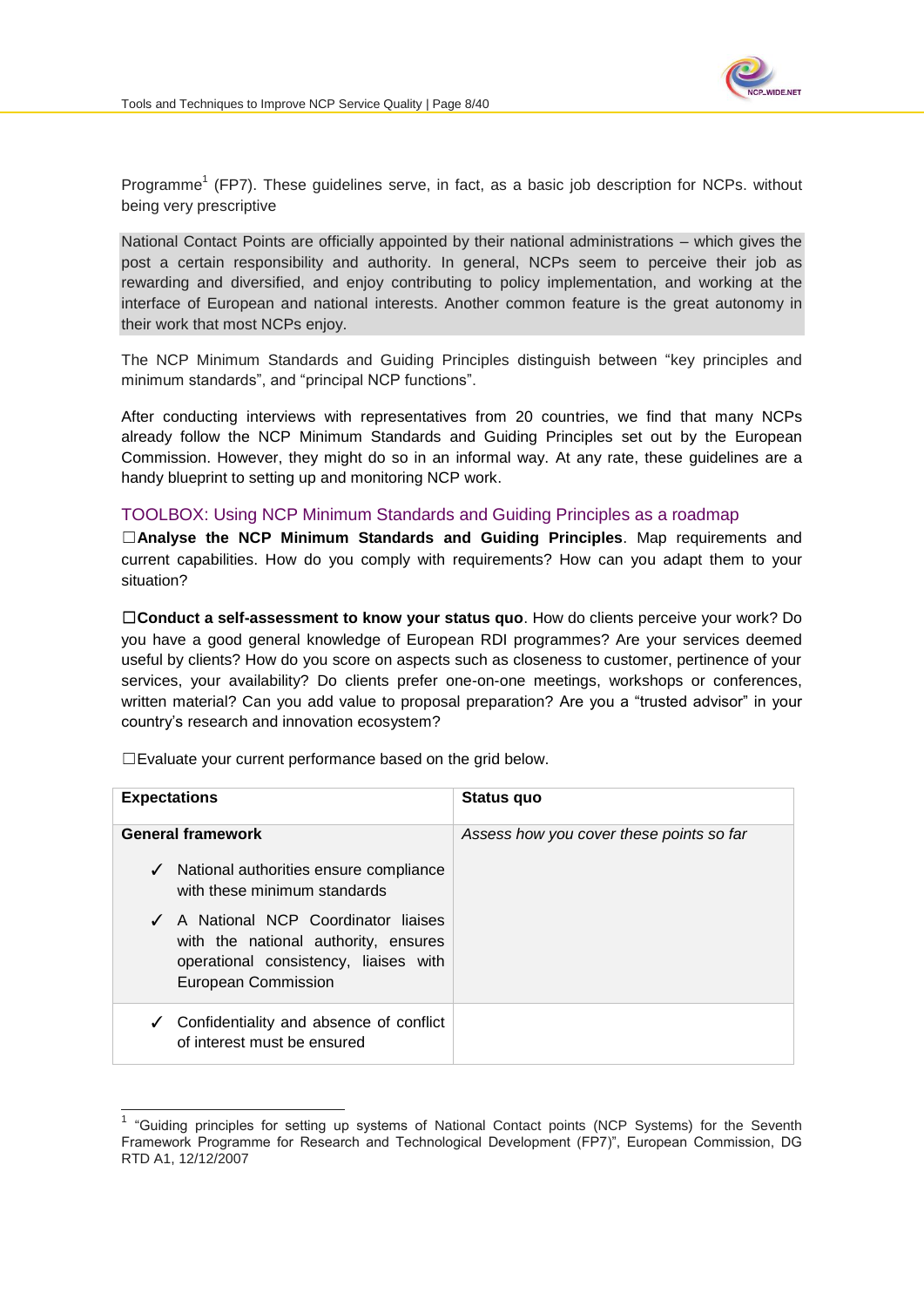

|              | $\checkmark$ Cooperation with EEN must be<br>institutionalised                                                                        |  |
|--------------|---------------------------------------------------------------------------------------------------------------------------------------|--|
| $\checkmark$ | Setting up of a Horizon 2020 web<br>portal                                                                                            |  |
|              | Personal qualities and competences                                                                                                    |  |
|              | ✓ Staff and equipment shall be ensured<br>by the national authority                                                                   |  |
|              | Be accessible during working hours                                                                                                    |  |
| $\checkmark$ | Know the objectives, principles of<br>content of the respective programme,<br>and of H2020 in general, even of other<br>EU programmes |  |
|              | Communicate well and adapt to the<br>audience                                                                                         |  |
|              | √ NCPs should be ready to participate<br>actively in transnational networks (as<br>trainer or trainee)                                |  |
|              | Respect confidentiality and absence of<br>conflict of interest                                                                        |  |

<span id="page-9-0"></span>*Table 1 Key principles and minimum standards*

|   | <b>Expectations</b>                                          | Status quo                               |
|---|--------------------------------------------------------------|------------------------------------------|
|   | Informing, awareness raising                                 | Assess how you cover these points so far |
| ✓ | Circulate information,                                       |                                          |
|   | Organise promotional activities,                             |                                          |
|   | Raise awareness of Horizon 2020<br>principles and rationale, |                                          |
|   | Provide information on related EC<br>programmes              |                                          |
|   | Assisting, advising and training                             |                                          |
| ✓ | Increase applicants' participation in<br>H2020,              |                                          |
|   | Support partner search,                                      |                                          |
|   | Advise on legal and financial matters,                       |                                          |
|   | Advise on legal project structures,                          |                                          |
|   | Explain funding schemes,                                     |                                          |
|   | Train intermediaries and multipliers,                        |                                          |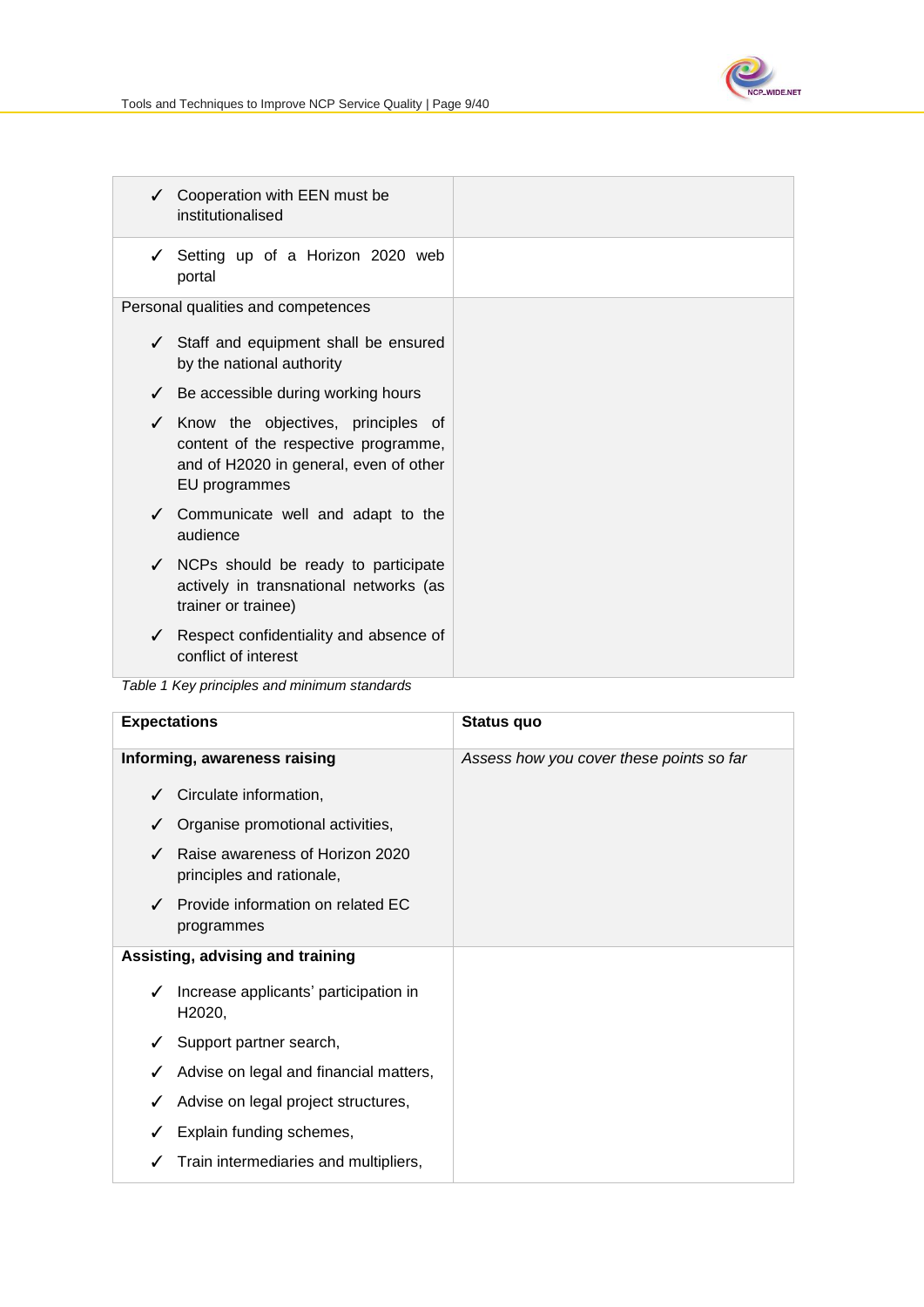

| Target activities for certain groups<br>$\checkmark$<br>(SMEs, universities) or topics (legal,<br>financial participation, programmes) |  |
|----------------------------------------------------------------------------------------------------------------------------------------|--|
| <b>Signposting and cooperation</b>                                                                                                     |  |
| Refer to                                                                                                                               |  |
| Other EU support networks,<br>✓                                                                                                        |  |
| National funding<br>✓                                                                                                                  |  |
| <b>ERA NET projects</b><br>✓                                                                                                           |  |
|                                                                                                                                        |  |

<span id="page-10-1"></span>*Table 2 Principal NCP functions*

This table is a summary. Details can be found in the original "Minimum Standards and Guiding Principles" document<sup>2</sup>.

☐**Identify strong points and address gaps.** What is going well? What needs to be addressed? Plan how you can address these gaps.

☐**Get inspiration from best practice.** Many good ideas can be collected from other NCPs' websites, by looking at the resources they share, or the events they organise.

### <span id="page-10-0"></span>**A cohesive and effective NCP team**

The need for cohesion and effective communication among NCPs of a country is acknowledged across the board. While cohesion and trust are seen as by-products of working together, some NCP teams have made conscious efforts to favour cooperation.

#### Toolbox: Fostering cohesion and effective communication in NCP teams

☐**Agree on a "National NCP Strategy":** While the European Commission's NCP Guidelines are comprehensive, adapting them to national circumstances can be useful. National guidelines for NCP work, established by the NCP coordinator, the ministry, or similar bodies, give hints as to what activities are particularly encouraged (info sessions? Networking?) while still leaving enough freedom for NCPs to shape their own work.

☐**Meet regularly**. A regular meeting, for example once a week, makes everybody aware of each other's projects and increases motivation thanks to a common direction and sense of purpose.

☐**Be each other's trainer**. Some NCPs hold period "training sessions" amongst themselves, where one NCP prepares a short talk on a topic of common interest. These presentations cannot only help you practice your public speaking skills, they are an effective means to keep everybody's technical knowledge up-to-date, while stimulating team cohesion.

SEWP NCPs must coordinate with their colleagues in charge of other parts of Horizon 2020, with other NCPs of their configuration, with the NCP coordinator, and with national delegates to Horizon 2020 programme committees.

 2 [http://ec.europa.eu/research/participants/data/support/20131125\\_NCP%20Minimum%20standards.pdf](http://ec.europa.eu/research/participants/data/support/20131125_NCP%20Minimum%20standards.pdf)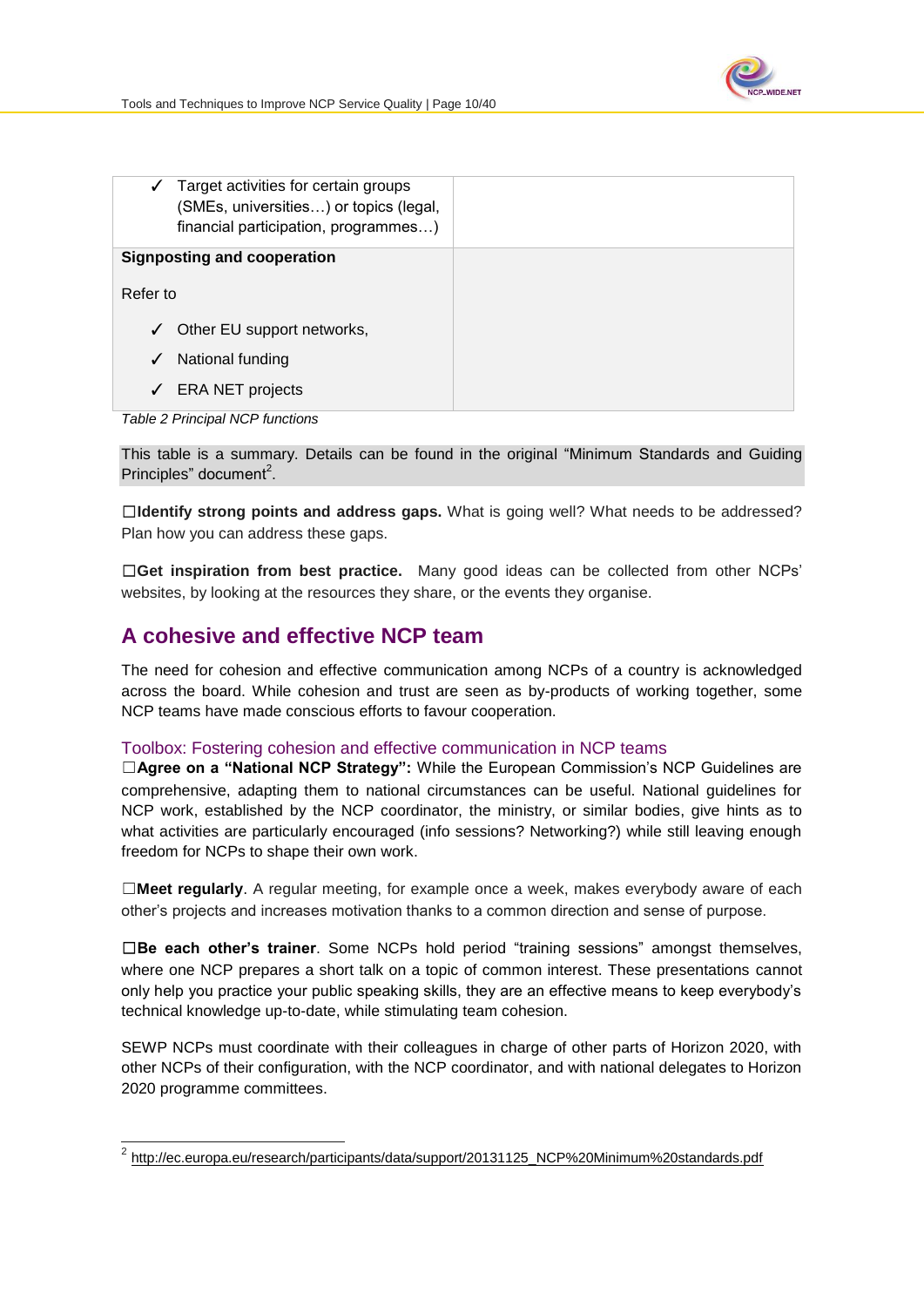

#### **Communicating with other NCPs in your country**

Communication amongst colleagues is a prerequisite for a fulfilling and effective work environment. Furthermore, keeping abreast of all internal communication flows is necessary to provide relevant advice to your clients.

NCPs in a centralised system enjoy the advantage of a proximity that tends to make communication run more smoothly. Many NCPs share a building or even offices with their counterparts.

It appears that many see this as a clear advantage. If you cannot share physical space with NCP colleagues, go out of your way to develop exchange in both informal and formal ways.

In big or decentralised systems, regular plenary meetings of NCPs across all configurations could improve communication and efficiency.

#### TOOLBOX: Making Widening visible to your colleagues

As Horizon 2020 is a vast and multifarious programme, even NCPs of other configurations may not know your programme well. It is important to share knowledge with your colleagues and educate them on your specialisation.

□Create a short set of slides on SEWP opportunities that your colleagues can use when meeting clients or making presentations. Adapt your language to non-experts and consider points that seem obvious to you but may need to be explained to NCPs not knowing about your programme.

☐Hold short weekly or monthly meetings where each NCP briefs their colleagues on highlights in their domain. In fragmented organisations, bringing together all colleagues might be difficult, but all the more important. In this case, it makes sense to foresee a slot (every first Monday afternoon of the month…) that should be treated with the same priority as external meetings, for example.

#### **Liaising with other Widening NCPs**

While national authorities set up NCPs in their country, the European Commission funds common activities among NCPs of many programmes. The *Spreading Excellence and Widening Participation* programme provided funding for such a network of NCPs, which is implemented through the NCP\_WIDE.NET project. These networks notably ease the financial burden to attend common meetings. Beside highlights such as mentoring sessions, NCPs can, and should, rely on their colleagues from other countries, and also readily share their own experience or problems, with others.

In particular, new NCPs should reach out to these networks proactively to check what resources are available to ease them into their job, and do not hesitate to ask common questions.

#### TOOLBOX: Using "crowd intelligence" to help you on the job

 $\Box$ Make sure you are included in the NCP mailing list (for example: [widening@googlegroups.com\)](mailto:widening@googlegroups.com)

 $\Box$ Ask NCPs from other countries about tricky client queries or unusual situations, before contacting the European Commission or its agencies (such as REA, EASME, INEA, ERCEA…)

☐Obtain the necessary codes to access the project website and to download resources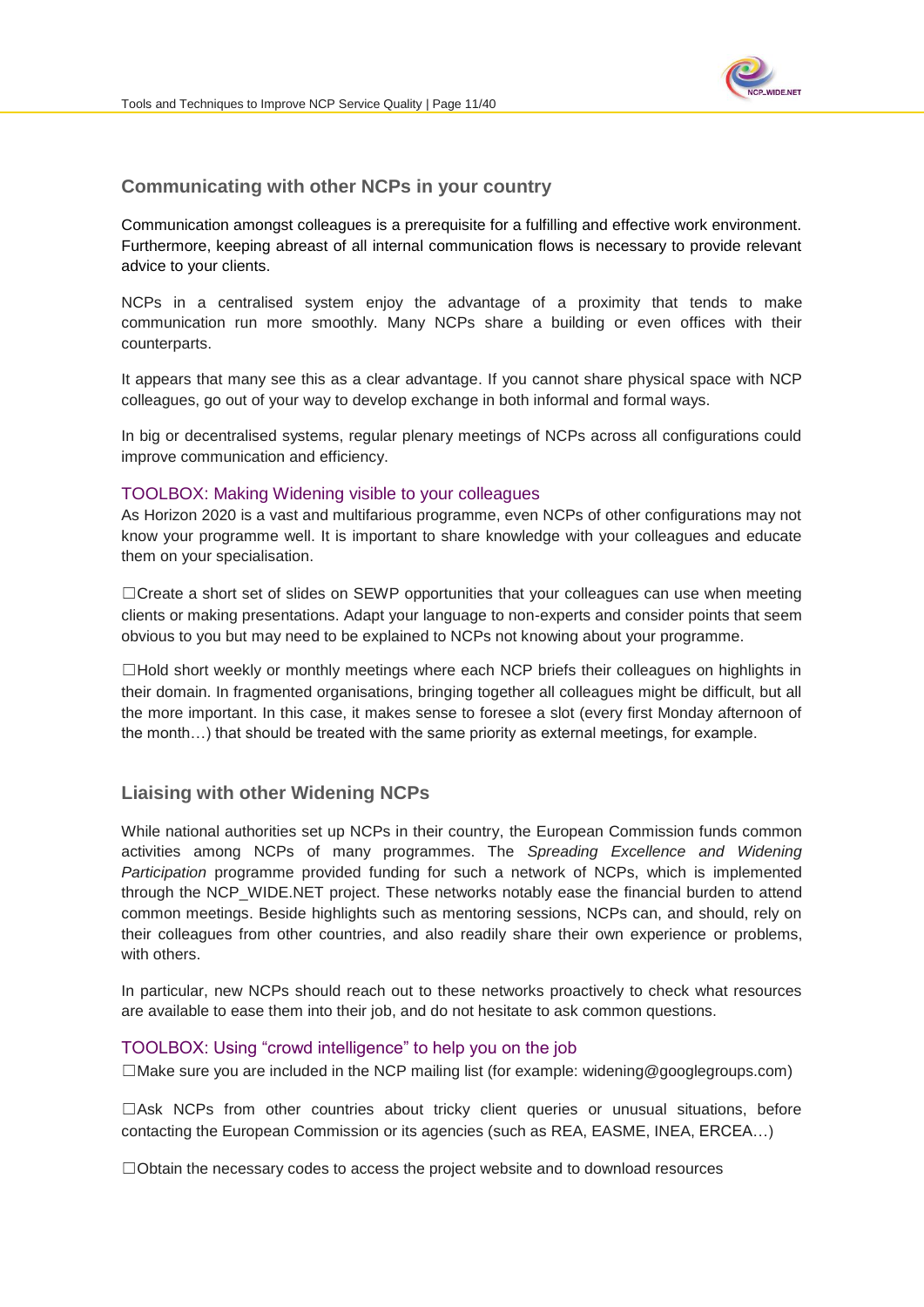

 $\Box$ Ask the project coordinator, or task members in charge of training or mentoring, about upcoming activities. Participate in project events.

☐Volunteer to share relevant information with the network yourself in order make yourself known by your homologues.

#### **Cooperating with the national NCP coordinator**

The NCP coordinator is in contact with the European Commission on general matters related to Horizon 2020 services in your country. In some cases, the NCP coordinator will be your superior to whom you report directly or indirectly via your boss. In other cases, you might not be directly accountable to the NCP coordinator. In any case, it is crucial to maintain a functional relationship with this person.

Try to exchange views and experience regularly, for example once a month, or at least twice a year. The NCP coordinator depends on your insights as to what services or initiatives are successful, and what important target groups need to be contacted. You may benefit from a briefing on transversal issues and new recommendations from the EC. Liaising with national delegates to Horizon 2020 programme committees

National Contact Points work to increase participation in Horizon 2020 calls, especially that of newcomers, and to improve proposal quality.

Conversely, the European Commission sees national delegates to programme committees as a primary point of contact for national authorities concerning policy implementation (via the so-called comitology, or committee procedure, see figure below). Programme committee members are informed about upcoming changes, of call outcomes and are even asked to approve the funding of certain projects, after they have been evaluated. Furthermore, the EC consults with member states



about future work programmes and calls through **their** programme committee members.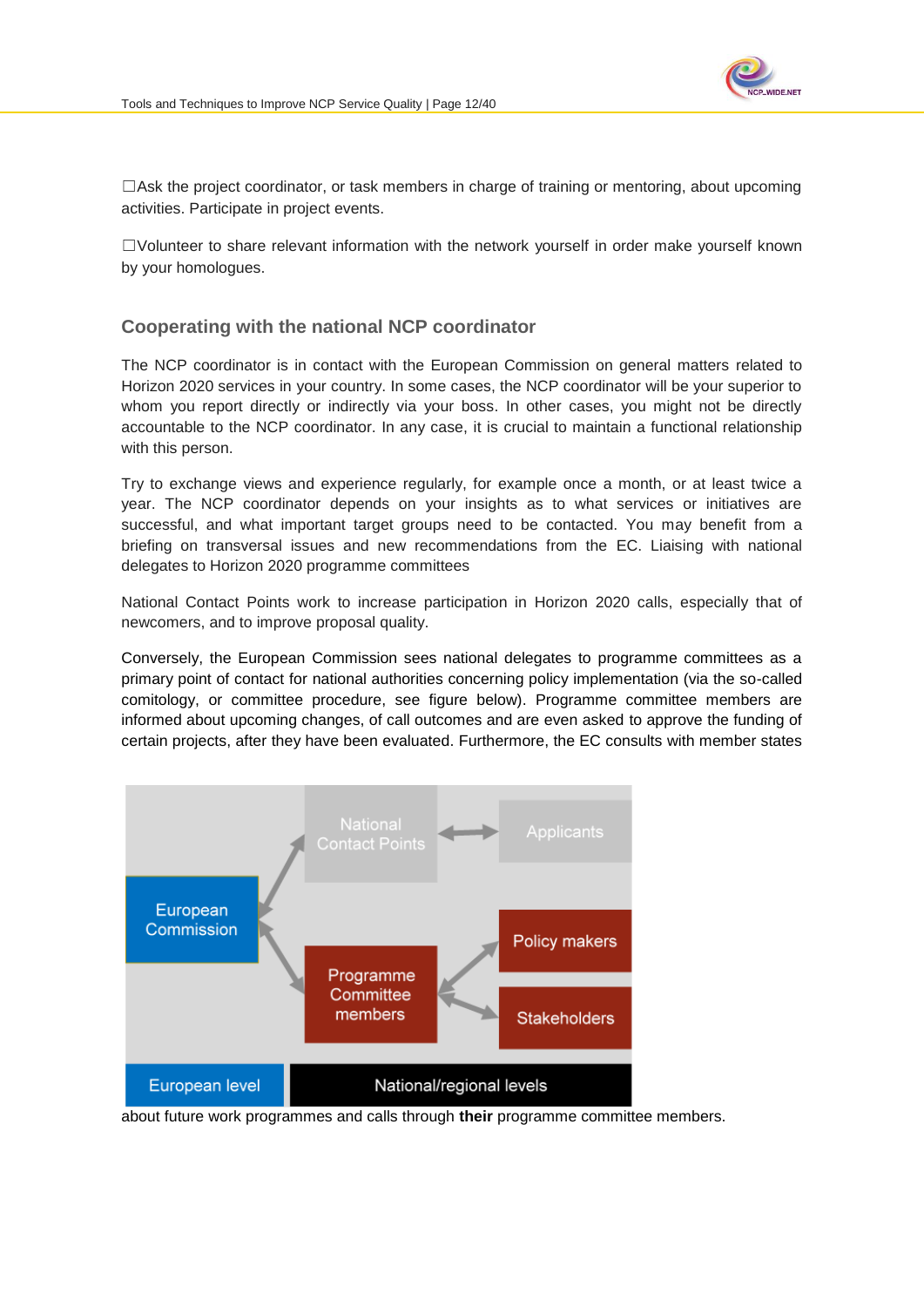

#### <span id="page-13-0"></span>*Figure 1 Position of NCPs and Programme committee members*

It is possible that NCPs and programme committee members are one and the same person. If this is not the case in your country, NCPs should regularly consult with the programme committee members (both delegates and experts) of the relevant configurations. Both benefit from this relationship, as delegates learn about issues "on the ground", while NCPs stay informed about long term developments and strategies. Programme committee members also obtain detailed statistics about call outcomes. As National Contact Point who has advised proposers on their submission, learning about the call results, even on a macro level, can be very relevant indeed.

Currently, *Spreading Excellence and Widening Participation* does not have a separate programme committee, but is treated within the Strategic Configuration of the Horizon 2020 programme committees.

#### BEST PRACTICE: Harness IT systems for better communication

Staying in touch, and exchanging information with NCP colleagues, programme committee delegates, the NCP coordinator, and national stakeholders such as ministries can become quite overwhelming. Some NCPs have an online, closed access platform to communicate with delegates and other NCPs. Once in place, such an Intranet also allows you to include other groups into the conversation, such as university research offices. This network can be used to post news for example, items frequently shared by the European Commission, upcoming calls, and other noteworthy developments related to the national and European research and innovation systems. This network could also be used to share (non-confidential) files.

In many organisations, Intranets and enterprise social networks are managed centrally. If this is not the case in your country, online solutions can be interesting alternatives.

For example, *Yammer* is a major "enterprise social network" that integrates with *Microsoft Office* and is used by 200,000 companies. Cloud storage services, such as *dropbox*, *Google drive*, or *Onedrive* allow you to manage shared document folders across organisations.

#### **Empowering Multipliers**

Universities, research and technology organisations (RTOs) and larger companies often employ grants management staff and other support staff who are entrusted with the European project lifecycle, from project proposal to grant management. In Germany, for example, these professionals are organised in their own national network, KoWi (*Kooperationsstelle EU der Wissenschaftsorganisationen*, European Liaison Office of the German Research Organisations).

It is hugely beneficial to NCPs to establish good working relationships with these multipliers, or intermediaries, in their country.

- First of all, even in the Internet age, multipliers can relay information from European Commission or government sources within their organisations.
- Second, these professionals manage European projects, and grant submissions, on a daily basis. They can make you aware of emerging issues, especially related to the "legal and financial" NCP function.
- Third, it is beneficial for these project management officers to exchange among themselves, to discuss issues common to all, to start initiatives, or to exchange good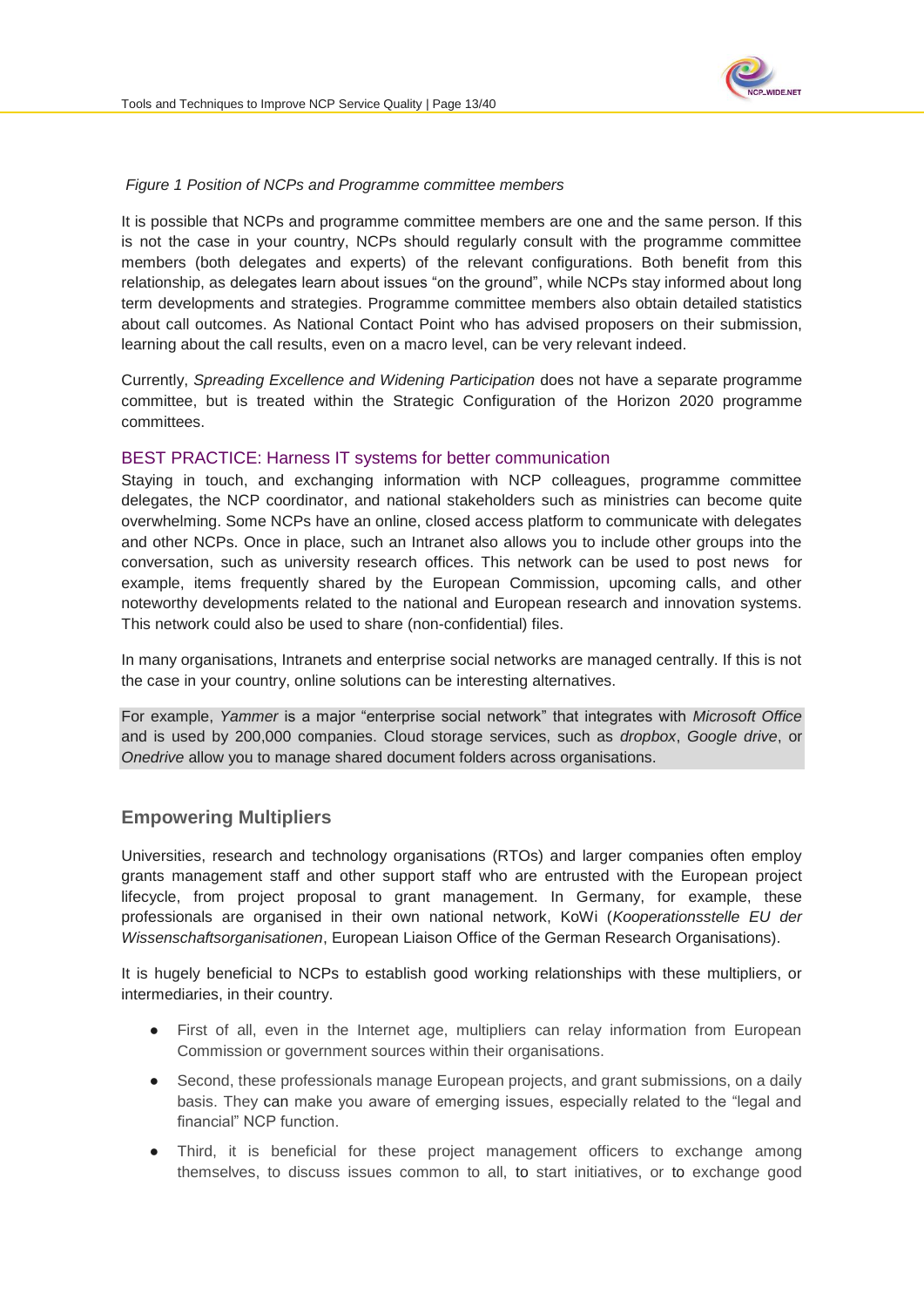

practice. Unless a formal structure is in place (like KoWi in Germany), the Horizon 2020 National Contact Points are in an ideal position to organise this exchange.

● Finally, multipliers can ease the workload of NCPs. Proposers will tend to contact local officers before reaching out to the National Contact Point.

#### TOOLBOX: Empowering Multipliers

 $\Box$ Get to know the European grants and project management staff in your country's universities and research institutions. In the case of too many individual entities, you may solicit university associations, research funding councils, or the ministry of research to reach as many organisations as possible.

□Suggest common communications channels, such as a simple email distribution list, and a file sharing system.

 $\Box$ Bring multipliers together. With the support of the NCP coordinator and management, kick off cooperation by bringing together all multipliers during a meeting, where speakers could present important developments in Horizon 2020, speak about their organisation's ongoing Horizon 2020 projects, or make a presentation on EU-related initiatives in their university/research organisation (for example, a streamlined service, a new incentive scheme, tips on cooperating with consultants).

☐Make it a habit to relay updates sent by the European Commission to this network of multipliers, provided the information is not confidential.

 $\square$ Go out of your way to respond to questions from multipliers and share answers of general interest with all, as resolved matters will be passed on within their organisation.

### <span id="page-14-0"></span>**The well rounded NCP**

You, as a person, invest in your role and make a difference. Your background, skills, and attitude determine how clients respond to you, and how your work as National Contact Point is perceived. Interviews with *Spreading Excellence* NCPs paint a positive picture – in many cases, NCPs appear to be busy, driven and proactive professionals.

#### **A snapshot of the** *Spreading Excellence* **NCP**

49 countries have nominated National Contact Points for the *Spreading Excellence and Widening Participation* programme.

There are a total of 64 nominated National Contact Points. 23 of them, or 36%, hold only one nomination. Three quarters (75%) of *Spreading Excellence* NCPs hold one, two, or three nominations concurrently.

Individuals whose sole NCP nomination is *Spreading Excellence* do not necessarily devote all of their time to this mandate. In fact, these people may either cumulate their NCP nomination with other, policy-related activities (such as COST or JTI), or honour another main job, often as researchers.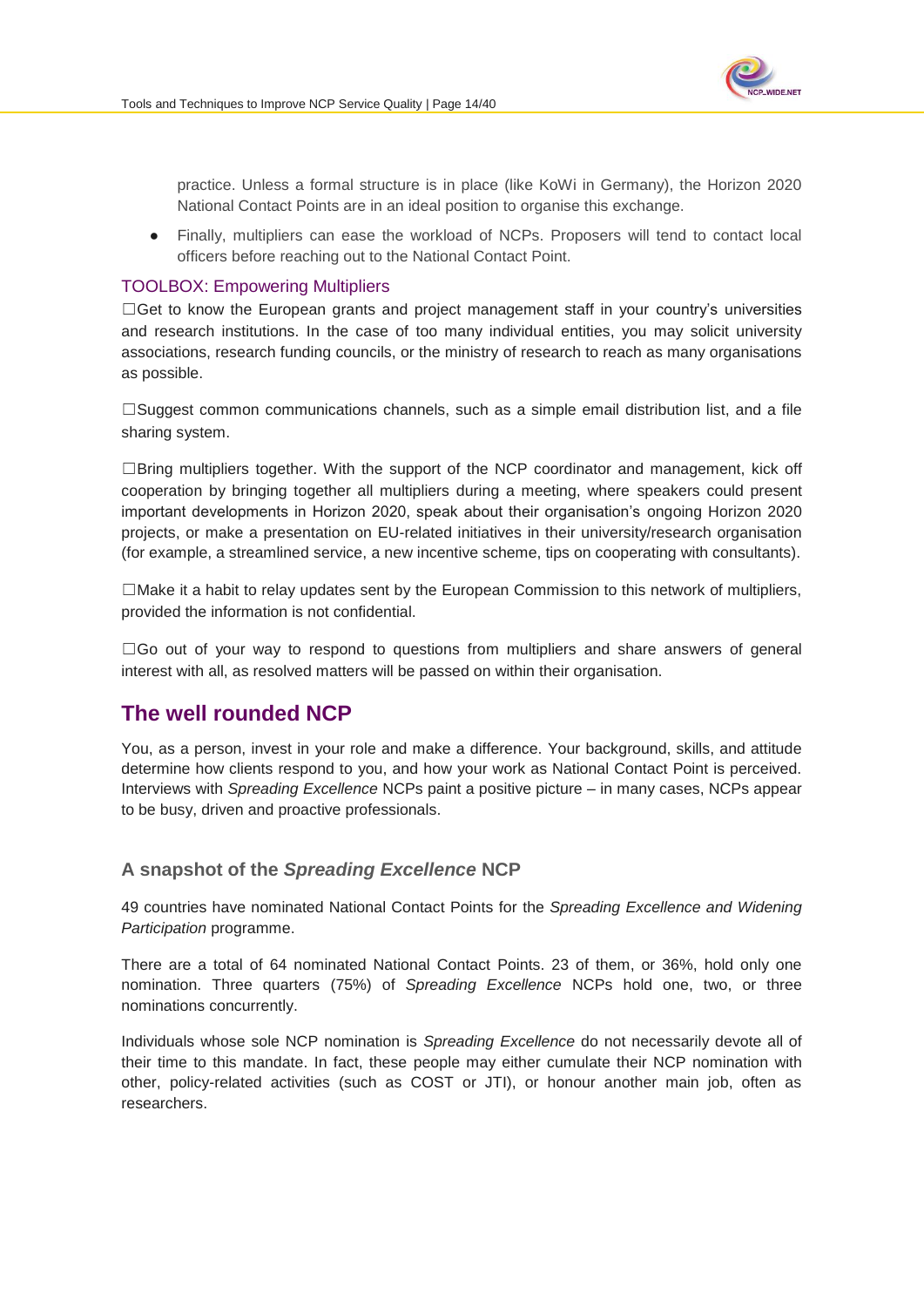



<span id="page-15-0"></span>*Figure 2 Number of nominations per NCP*

In three quarter of all countries, there is only one NCP for SEWP. Still, 26% of countries have two nominated NCPs. One country has three.



<span id="page-15-1"></span>*Figure 3 SEWP NCP Nominations per country*

#### **Competences**

National Contact Points need to display a wide range of both "hard" and "soft" skills. They draw their authority from a solid knowledge of European research and innovation policy, besides being well aware of the national innovation ecosystem. NCPs either have a law, economics, or social sciences background, or a scientific career in engineering, life sciences, materials, or other Horizon 2020 priorities.

As National Contact Point, you will communicate with middle to upper management, solicit speakers for events, review highly technical and complex project set-ups, and speak in front of educated audiences when presenting funding opportunities or proposal writing tips. It is up to you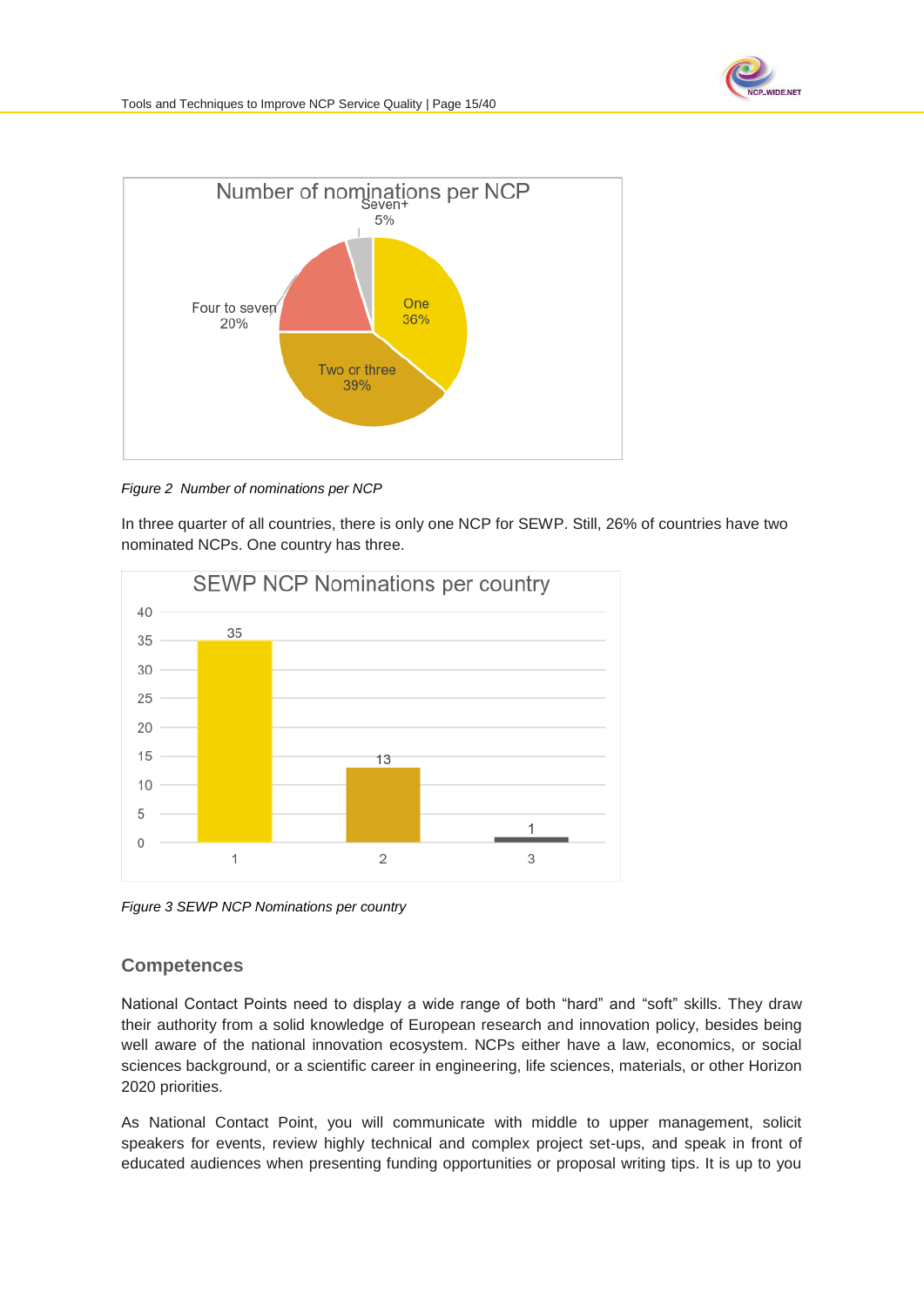

to hone your communication, client-facing and technical skills, while keeping up to date on policy developments!

#### TOOLBOX: Become a well-rounded NCP

**Attend EC info days.** European Commission staff organise information days on specific work programmes or even calls. These events mostly take place in Brussels and allow you to deepen your understanding of call requirements thanks to first-hand presentations by EC project officers. They are also an ideal occasion to meet researchers or industry that consider submitting collaborative projects to a call. At the very least, watch the event online and download the presentations – livestreaming has become more and more common for these events.

**Attend NCP network meetings**. Network meetings are organised pending budget by the European Commission. Each project has a limited amount of resources to organise these meetings. Attending them should be a priority, as it allows you to mingle with your European counterparts, or European Commission officials.

**Attend NCP Academy courses**. As a transversal project, the NCP Academy organises training courses on transversal subjects such as legal & financial matters, or how-to sessions on communications, for example. Classes are another way to exchange on issues shared by all in a European context. Participants bear travel costs themselves.

**Do your essential reading**. Do reading on essential texts of Horizon 2020 and your configuration. These include the Horizon 2020 Regulation of Establishment and the Rules for Procedure (in particular the annexes related to your domain), the Work Programme and call texts, the proposal template, the evaluation form, and FAQs. Some examples of essential reading on Horizon 2020 are listed in the annex.

**Do your advanced reading.** Many initiatives are linked to the Horizon 2020 framework programme, and even many specific funding priorities This patchwork of advisory groups, joint initiatives, or technology platforms offers a fragmented picture to those not familiar with European policy making. Further personal research is necessary to deepen your knowledge of these initiatives.

**Improve your public speaking skills.** Present your material (slides) in an effective way. Do not be afraid to innovate, and to find creative ways to engage the audience.

#### BEST PRACTICE – Meet Evaluators

Horizon 2020 project proposals are assessed by experts acting on their own behalf. These individuals, who volunteered to evaluate proposals, can contribute invaluable insights. The European Commission periodically discloses these experts' names. As NCP, consider reaching out to them and requesting an interview. These conversations can turn out to be genuine training session for you, and will help you advise your clients in the future. On the other hand, the expert evaluator does not necessarily know very much about Horizon 2020 or European R&I policy as such. He or she might find it useful to talk to you as well, in order to benefit from your (and your clients') perspective on the framework programme.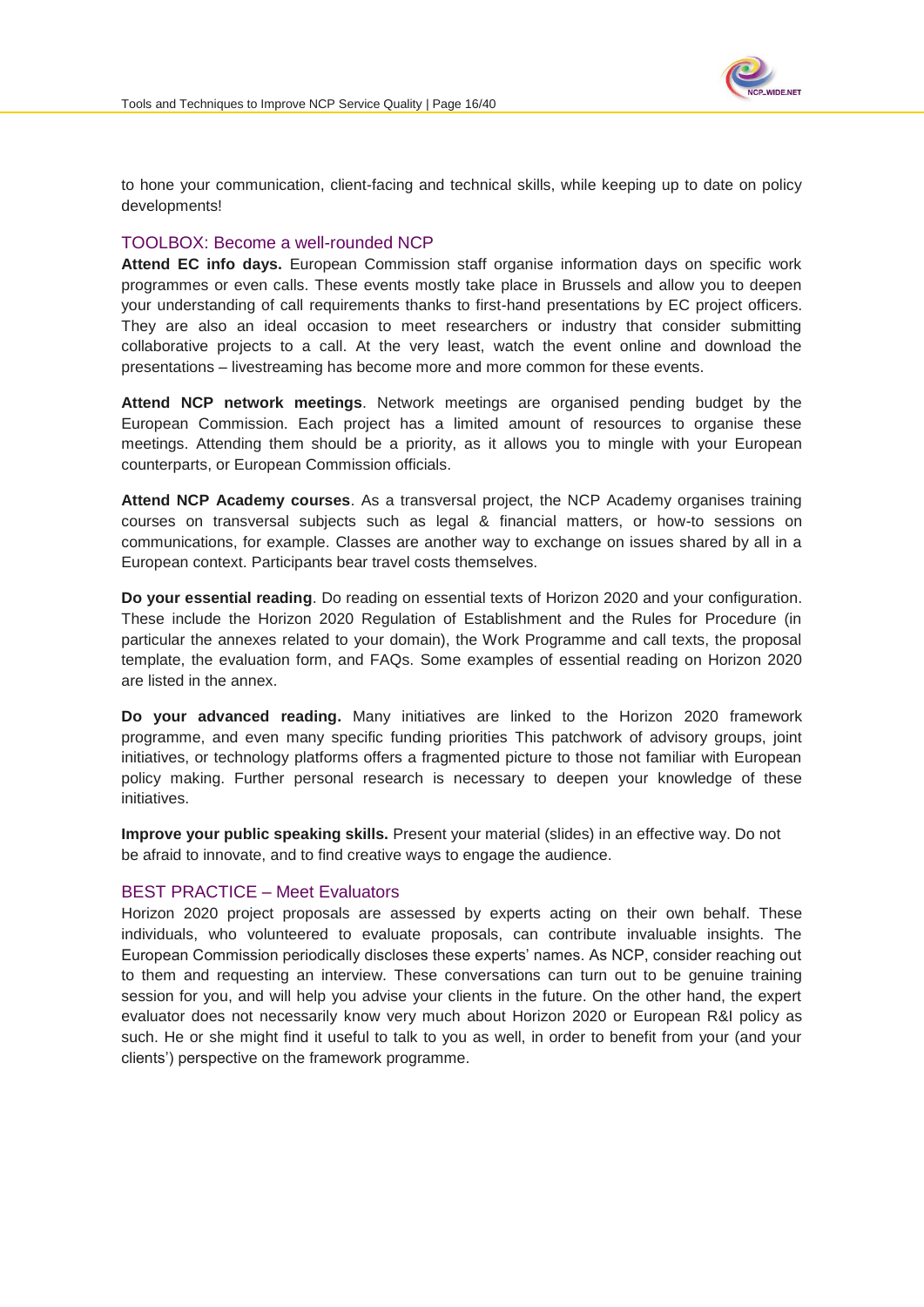

### <span id="page-17-0"></span>**Advising Clients**

#### **Identifying candidates for SEWP in your country**

*Spreading Excellence and Widening Participation* is a fairly new programme, and potential beneficiaries might not necessarily be aware of the opportunities. National Contact Points need to work proactively to inform them about the programme.

#### **Building a database and distribution list**

Build a database of potential applicants using various sources, such as questions you have already received about the programme, or your own Internet search. You can also rely on databases such as Cordis on EU-funded RDI projects, or national directories of research and innovation players. National interest organisations, such as the National Information Network for EU framework programmes (NINET) in the Czech Republic, can be used to disseminate information about Horizon 2020 *Spreading Excellence and Widening Participation*.

Make it clear that you, as NCP, are open for questions and collaboration. Include contact details and examples of what services researchers can expect of you. Your contacts should have the opportunity to opt out of this information, or to mention interested colleagues to you. Manage your distribution list wisely.

However, it happens that emails remain without a response. You may be reaching out to your prospects, providing them with strategically useful information and offering a potentially rewarding collaboration, but getting little response. Various reasons can explain this situation

- Your messages are unsolicited, and might therefore not be read with priority.
- Your emails might not make it clear enough that a response is required. They might be seen as informational emails only.
- Your addressees are not interested, or only passively interested.
- Your addressees are forwarding your email to their teams and colleagues, but are not taking action.

Programme committees are informed about unsuccessful proposals, whereas only funded projects are public knowledge. Consider reaching out to programme committee members to learn about "unsuccessful" applicants whom you could contact. This strategy is both potentially rewarding, and time-consuming. Last but not least, make sure this proactive approach is endorsed by management.

#### BEST PRACTICE - Be proactive

Work Programmes are announced well in advance, calls are advertised well before their deadline. This gives you ample time to schedule your actions with a longer timeframe in mind. Being proactive is especially important for smaller countries.

Keep abreast of upcoming calls by using an excel file or a calendar function. Plan your actions (info sessions, consultations), three to six months (or even longer) in advance of deadlines.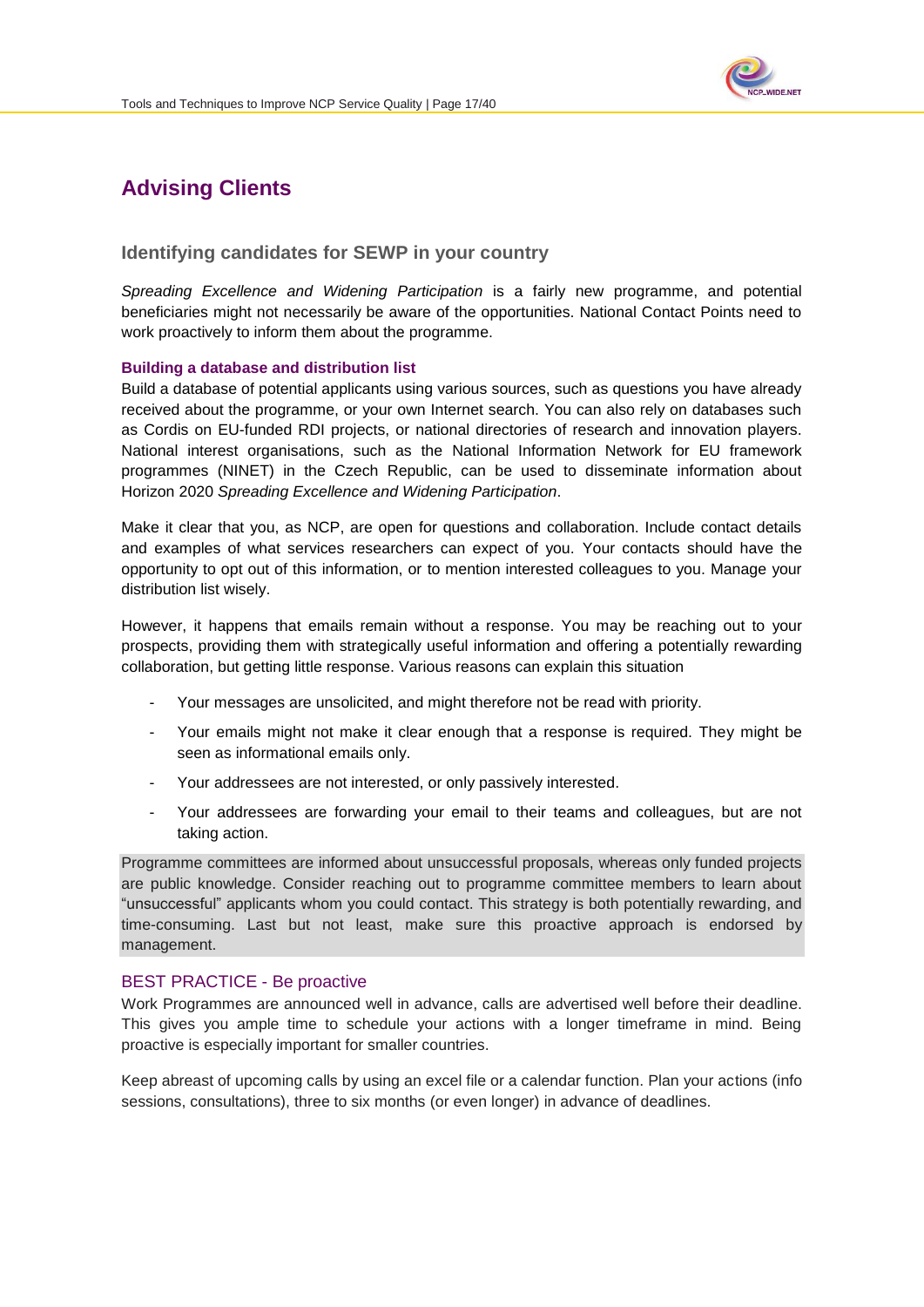

#### TOOLBOX: Getting a response to your emails

 $\Box$  Make it clear in your email that your actions are endorsed at a higher level. Send personalised emails.

 $\Box$ In your email, set a deadline until which a response is desired.

 $\square$ Follow up written communication with a phone call, to establish a personal connection

☐Over time, schedule one-on-one meetings with as many prospects as possible, to expand your network and build trusted relationships, which in turn is bound to increase the response rate to your emails. Besides, some people simply do not like emails, or even telephone calls, as a way to communicate. These individuals respond much better to, and are more satisfied by face-to-face meetings as an effective way to "do business". Cultural, and generational differences, might explain this.

☐Eventually, you must also know when to stop "chasing them". It might be more fruitful and rewarding to engage with a smaller group of committed individuals than it is to feel that your (virtual) presence is not esteemed.

#### **A successful client meeting experience**

Being able to meet clients in person is a privilege. The prospective applicant benefits from a oneon-one consultation. As National Contact Points, following clients bilaterally, seeing their project idea mature into a proposal, and even eventually a funded project, is a rewarding experience.

You may be trained in effective client interaction through other work experience. Furthermore, your supervisors or the NCP Coordinator may suggest guidelines and best practice for all NCPs. Nothing replaces meeting prospective Horizon 2020 partners on your own, as this will raise your awareness on specific issues, fears, or questions project partners from your country may have. After having met various clients seeking support for their project idea, you may think about ways to streamline the process.

#### TOOLBOX: NCP client meeting best practice

☒**Be respectful**. Clients will reach out to you by phone or email, while their project ideas may still be fuzzy or they may be ignorant of European funding principles and requirements of specific programmes. Give clients the benefit of the doubt, assuming, unless you have evidence to the contrary, that their project idea is promising and that matching European funding can be found.

☐**Request information beforehand**. A meeting will more likely be productive if prepared in advance. It is good practice to request some written elements from your clients before the meeting, such as an abstract of their project idea, or in the absence of a concrete idea, references of their capabilities, or a list of questions that they would like to discuss during the first meeting.

☐**Follow-up.** As a matter of course, the NCP should take notes during the meeting and swiftly follow up on any point that was raised, and where a follow-up was promised.

☐**Subsequent meetings.** Organising another meeting a few months later can open up discussion on the state of progress made and allow follow up on issues that have arisen as the preparation of the proposal progressed.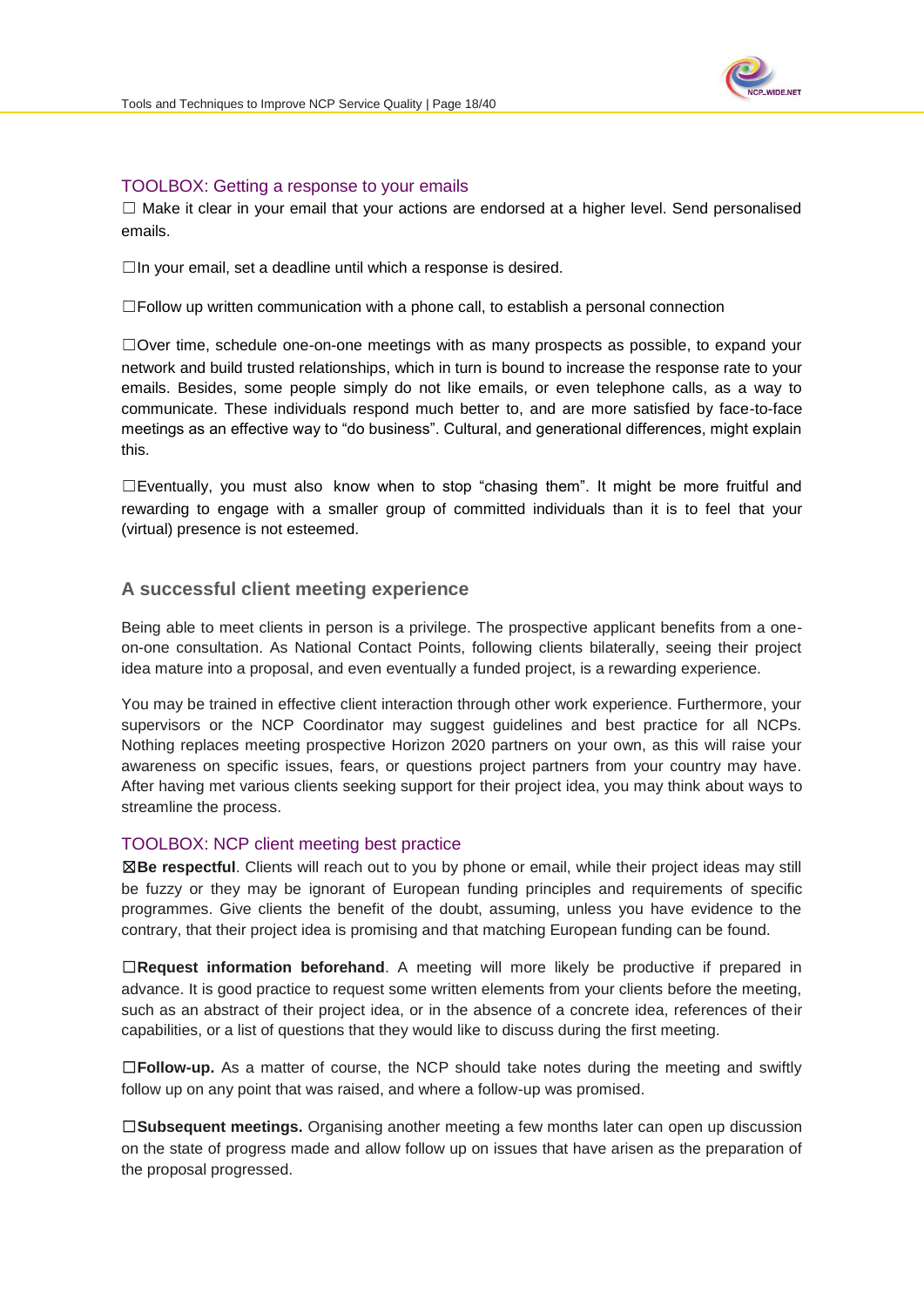

☐**Slides, templates.** As NCP, you can bring along a standard set of slides, a print-out of the call text and the proposal template, and a list of eligibility conditions, which you can go through by means of a checklist. While each client meeting tends to be highly individual, it can make sense to create a blueprint to standardise the planning of meetings.

#### **Proposal review**

Providing feedback on proposal drafts is a common service offered by NCPs. NCPs offering this service report that proposers often find it very useful, and that remarks often help to improve their proposal substantially. As this service is in principle free of charge, the added value is unquestionable. While the scientific, technical, or administrative aspects are best known by the project partners, National Contact Points add a fresh external view, and are more familiar with the European Commission's perspective.

A case in point is the utmost importance of a flawlessly developed "impact" section, of the inclusion of communication and dissemination activities, and proper risk management. In the face of similarly excellent scientific projects, proposals that demonstrate their grasp of these issues enjoy an advantage.

In Teaming calls, important aspects include the long-term feasibility and the business plan, as well as references to the smart specialisation strategy (S3). Candidates can benefit from this advice, even alongside private consultants.

NCPs that were researchers or European project managers benefit from this experience when reviewing Horizon 2020 projects. However, building a credible and appreciated proposal review service is possible for NCPs of all backgrounds.

#### TOOLBOX: Building a Proposal review service

☐**Establish the "four-eye principle"** - Explain that your NCP office adopts a "four-eye principle" when reviewing proposals, which means that two experts share their comments prior to handing their feedback over to the client. This is not only a sign of superior service quality, but also an excellent tool to train less experienced "reviewers" (new NCPs) on the job, as the inexperienced reader will be able to discuss his or her impressions of the proposal with the experienced reviewer prior to being exposed to the client directly. Exceptions can be made when only one reviewer is available to read the proposal. But why not rely on colleagues from other programmes in some cases?

☐**Be clear about your internal deadlines.** Proposers will always tend to finish drafting their proposals close to the deadline. It is common that NCPs are faced with an influx of proposals to be reviewed on a very short notice. To avoid this, clearly communicate the deadline by which proposers need to have submitted their draft texts to you in order to benefit from a useful review. For example, communicate indicative deadlines on your website or brochures.

☐**Consult Evaluation Summary Reports**. ESRs are shared with Horizon 2020 programme committee delegates, but not directly with NCPs. However, you might be able to obtain ESRs for selected projects. Studying them periodically gives you a good sense of what constitutes a good proposal.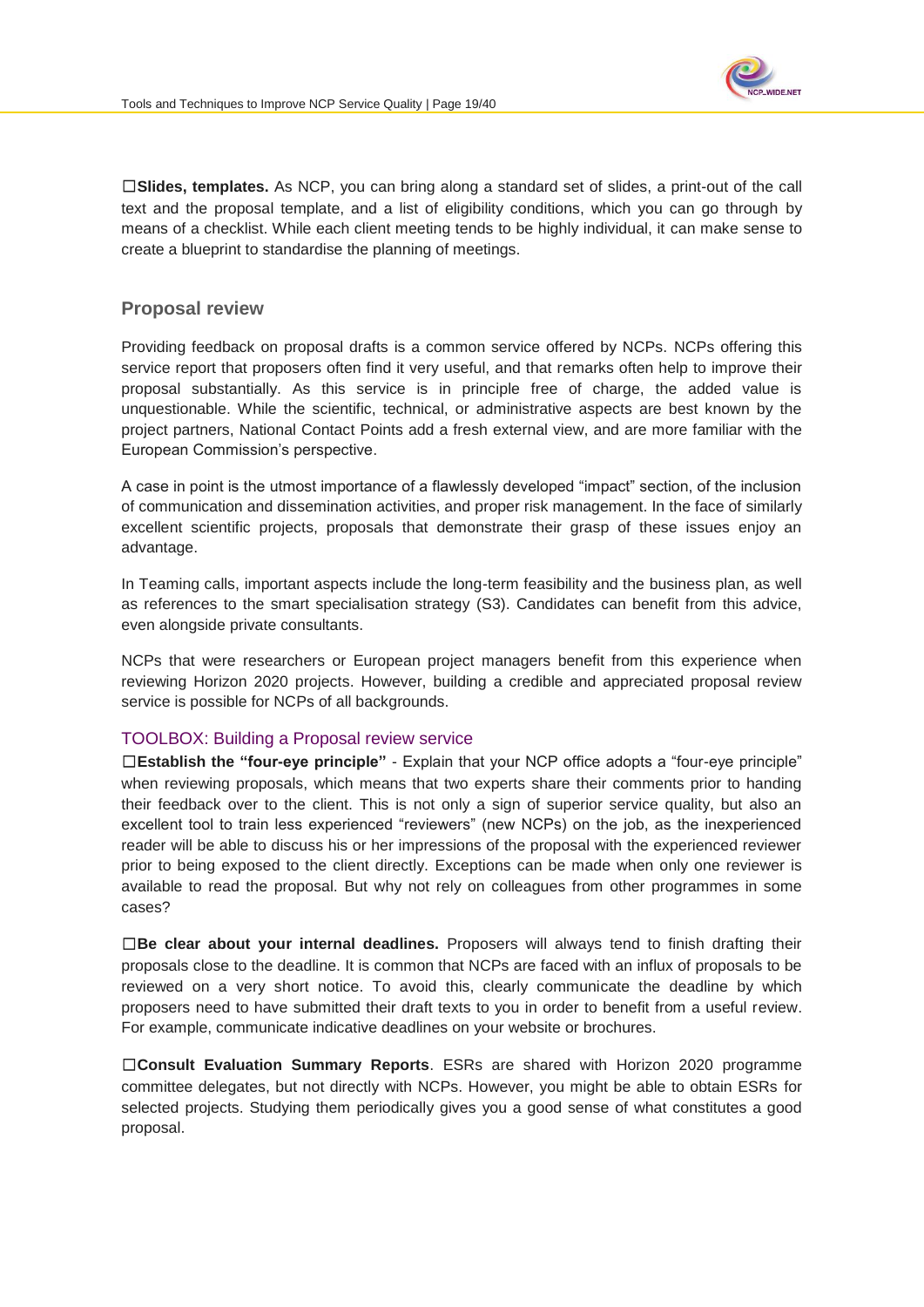

☐**Study basic documentation and training material.** Being familiar with the proposal and the evaluation templates is crucial. Furthermore, it is important to have the call text in mind before reviewing the proposal. Other useful information includes slides from European Commission info sessions, or training material from NCP meetings. Contact the NCP network to learn if training material from past years is available, of which you might not be aware.

☐**Practice, build confidence**. Whatever your level of experience in reviewing proposals, it is likely that you will be able to highlight at least one or two suggestions for improvement in the proposal draft. These suggestions, if implemented correctly, might well make the difference between a rejected and a funded project. Writing, and reviewing, proposals is not a "rocket science". Bear in mind that an element of subjectivity will always prevail.

#### **Keeping track of clients**

Much work can be achieved with a well-managed inbox, a notebook, and a pen. However, to manage client relations across team members, and across time, an IT-based client management system (CRM), is useful. Most organisations have implemented a CRM across all teams. The system, however, is only as good as the information provided. If many, or all NCPs are within the same organisation, it can be helpful to agree on using the CRM homogeneously. If your employer does not use a CRM, simple and cost-effective solutions can be found online and be implemented among NCPs only.

Each client, and organisation should be entered into the system. Correspondence should be tracked, and meeting notes should be shared. A client management system ensures a quality service shall an NCP be absent or have left the organisation. It is a crucial tool for professional teamwork.

#### **Reaching out to SMEs**

SMEs are at the heart of the European Union's concerns. They create most jobs and are considered the bedrock of the European economy. The European Commission insists that 20% of the overall budget of the Horizon 2020 LEIT and Societal Challenge budgets benefit SMEs.

However, innovative companies are a dispersed group and they might not necessarily reach out to NCPs themselves. NCPs who would like to foster SME participation in Horizon 2020 might need to reach out to them proactively.



*Figure 4 Poster for an event dedicated to SMEs*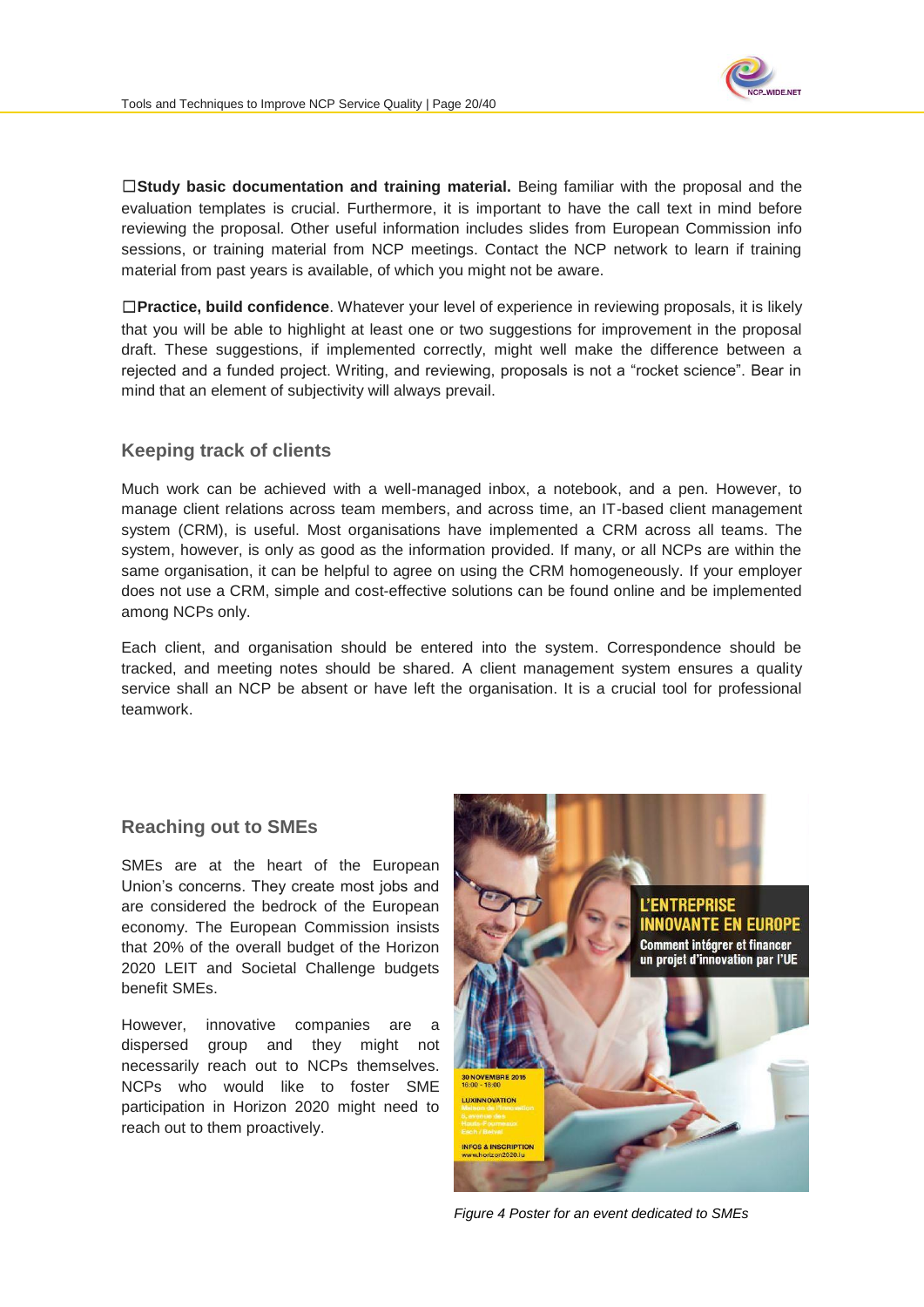

This might be less relevant to the *Spreading Excellence* programme, as it targets mostly universities and research organisations. Still, SMEs can be subcontractors or take over tasks such as technical advisory, or dissemination.

#### TOOLBOX: Increasing SME participation in Horizon 2020

**Go where they are.** Research events that will be attended by SMEs. Possible ideas could be industry-specific events ("Cybersecurity conference", "Manufacturing of the future"), or events organised by the chamber of commerce or the chamber of skilled crafts. Contact the organisers to see if you could host a Horizon 2020 parallel info session or have an information booth.

**Map them.** Create communication processes. Create a list of high-potential innovative SMEs in your country or region. You could be helped by cluster organisations, the chamber of commerce, the Enterprise Europe Network in your country, or other SME support services. Contact them by offering more information on joining an EU-funded research and innovation project.

**Communicate**. Reflect in your communication channels an explicit focus on both public and private participants. Project the message that Horizon 2020 can be a real opportunity for companies, too. Address issues that are of particular concern for private companies, such as intellectual property rights, pre-financing, or success rates.

**Invite them**. Info-sessions addressing SMEs specifically tend to work well. Co-organising such an event with an NCP for "Innovation in SMEs" or EEN could provide more visibility. If you can, invite an SME that is already successfully participating in FP7 or Horizon 2020 projects, to share their testimonial. Choose a catchy title, such as "The Innovative Company in Europe. How to join and fund an innovation project by the EU."

#### **Going beyond: NCPs and policy making**

There is a possibility to go beyond the standard requirements of the National Contact Point function, and sometimes it might even be necessary to do so. The *Spreading Excellence* programme in particular addresses a certain type of audience and links to wider national policy issues. NCPs who are aware of the broader context are able to advise clients more effectively.

The "Smart Specialisation Strategy" (S3) initiative is an excellent example of how national and European policy making are interlinked. Each national authority must define in which areas of research and innovation each region is already excelling and would like to develop further. The European Commission, via the Joint Research Centre (JRC) orchestrates this Europe-effort. It has built an extensive online platform on smart specialisation strategies, including academic resources and methodological guidelines.

EU member states are required to present their smart specialisation strategies to be eligible for structural funding. In fact, European structural & investment funds (ESIF) are the European Union's main investment policy tool, and with €454 billion for 2014-20, their budget is almost six times the budget of Horizon 2020!

project proposals within the national smart specialisation strategies is a must. It is further encouraged to combine funding from Horizon 2020 and ESIF in a single project. Setting up such However, for some Horizon 2020 calls such as the *Spreading Excellence* programme, embedding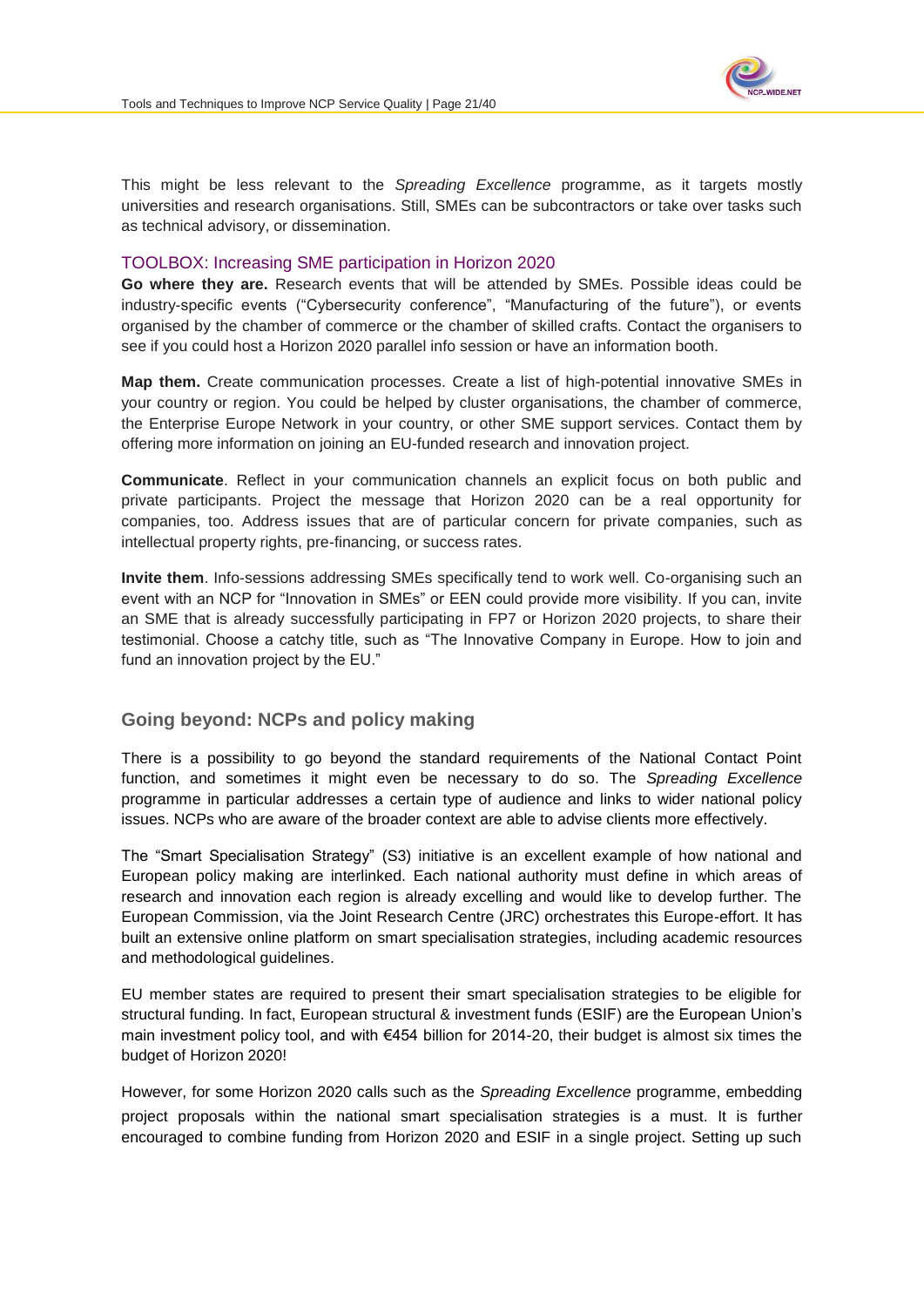

projects requires creativity, coordination across national authorities, and a sound understanding of both funding programmes. National Contact Points can act as true catalysts in this process.

*Spreading Excellence* NCPs in particular gain from seeing "the wider horizon". A first step in this direction would be to gain a working understanding of their national innovation ecosystem, which includes industry associations, research and higher education organisations, clusters, innovation agencies, technology transfer offices, as well as managing and regional authorities.

Innovation and European funding matters are relevant to these players, but keeping abreast of EUfunding at all times is not practicable for all. National Contact Points can bring these different stakeholders together around European research and innovation funding.

#### TOOLBOX: Linking national and European research and innovation policies

 $\Box$ Know relevant organisations and points of contact, such as associations or clusters

 $\square$ Build relationships. They can be informal or formal, for example by signing Memoranda of Understanding (MoU)

☐Organise info sessions on *Spreading Excellence*, Smart Specialisation, and European structural funds. Include ESIF representatives in these sessions. Present project opportunities with a focus on your country's strong points.

☐Listen and understand their perspectives and needs.

☐Encourage and coordinate consultation processes among your new network to refine the Smart Specialisation strategy

☐Inform national innovation funders of European priorities, thereby ensuring a continuity (or complementarity) between national and European research and innovation funding mechanisms (Horizon 2020 and  $ESIF)^3$ .

#### Teaming – a government priority?

Official guidelines or national priorities influence research labs' behaviour. Government priorities and impulses from above are important motivators. In the case of *Spreading Excellence* proposals, a clear political endorsement is a central ingredient of a successful proposal. If National Contact Points may not always be able to provide impulses to policymakers in their country, the strength of government endorsement for *Spreading Excellence* projects at least gives them an indication of how much their country is likely to participate in these calls.

#### **Going beyond: NCPs as networkers and experts**

It is impossible to separate European policies in a field (transport, energy, or health…) from scientific and business agendas. Being such a vast programme, themes covered by Horizon 2020 are in a way a useful representation of the major issues of our times. Beyond the grants as such, Horizon 2020, in turn, is tied to numerous expert groups, European industry associations, or

 3 This chapter draws on the presentation "The role of NCPs in Policy Making & Smart Specialisation", held by Vassiliki Kalodimou, FORTH/PRAXI Network, Greece, during the third mentoring visit organised by the NCP\_WIDE.NET project.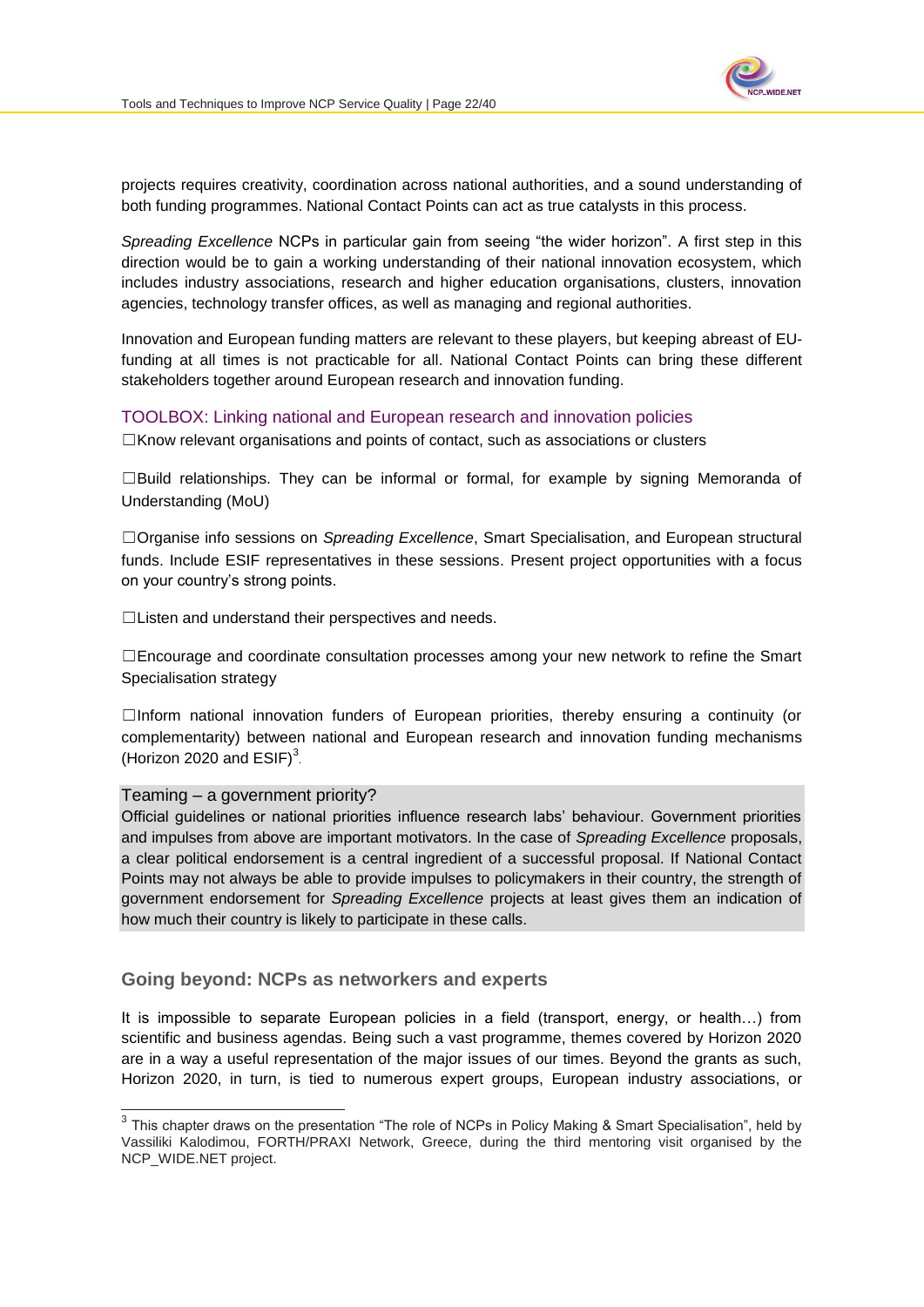

university networks. As a Horizon 2020 National Contact Point, you might have a better overview of these initiatives, bodies, and policy dialogues than anybody else. Therefore, extending one's field of activity from "standard" NCP tasks to a broader definition – including expertise, advisory, and networking – can be a natural and stimulating perspective.

In a certain way, cultivating one's networks in Brussels and at home, and making sure one remains up-to-date on developments in one's field is the foundation (or "back end") of proposal reviews and client advice (the "front end").

This understanding of the role of NCP is less common, and it requires both freedom and responsibility, as individuals are encouraged to manage their time independently, while also being held accountable for results.

### <span id="page-23-0"></span>**A convincing service range**

The European Commission guidelines and minimum standards are a good common denominator for what types of services National Contact Points are likely to offer. However, in your country you might have further developed a certain activity. For example, you might offer info sessions for certain target groups, or on different levels. It is therefore advisable to invest in thinking through your service offer and presenting it a clear way. Clients should no longer be puzzled by your role and ask "what, exactly, can you do for me?"

Your service range can evolve, according to available human resources and public demand.

Make it clear that all information that clients share with you is treated confidentially.

#### Toolbox: Create your service range

 $\Box$ In cooperation with management, the National NCP Coordinator, and colleagues, agree on a common service range that NCPs in your country offer to their clients

☐Advertise these services clearly, for example on your website and in brochures

☐If possible, include client testimonials in your communication material

 $\Box$ Periodically assess your activity – which services are in highest demand? How can they be taken further?

#### BEST PRACTICE – Focus!

The Smart Specialisation concept posits that defining and focusing on specific areas of research and innovation in each region makes investments more effective. Similarly, National Contact Points need to prioritise one programme over another. As a result, non-strategic areas are not neglected but rather treated reactively. Of course, the choice of focus areas must be periodically reassessed against changed priorities.

#### **Extending one's service range with consultants**

National Contact Points can enlist the support of private consultants to support more proposers than a one-on-one follow up by the National Contact Point can accomplish.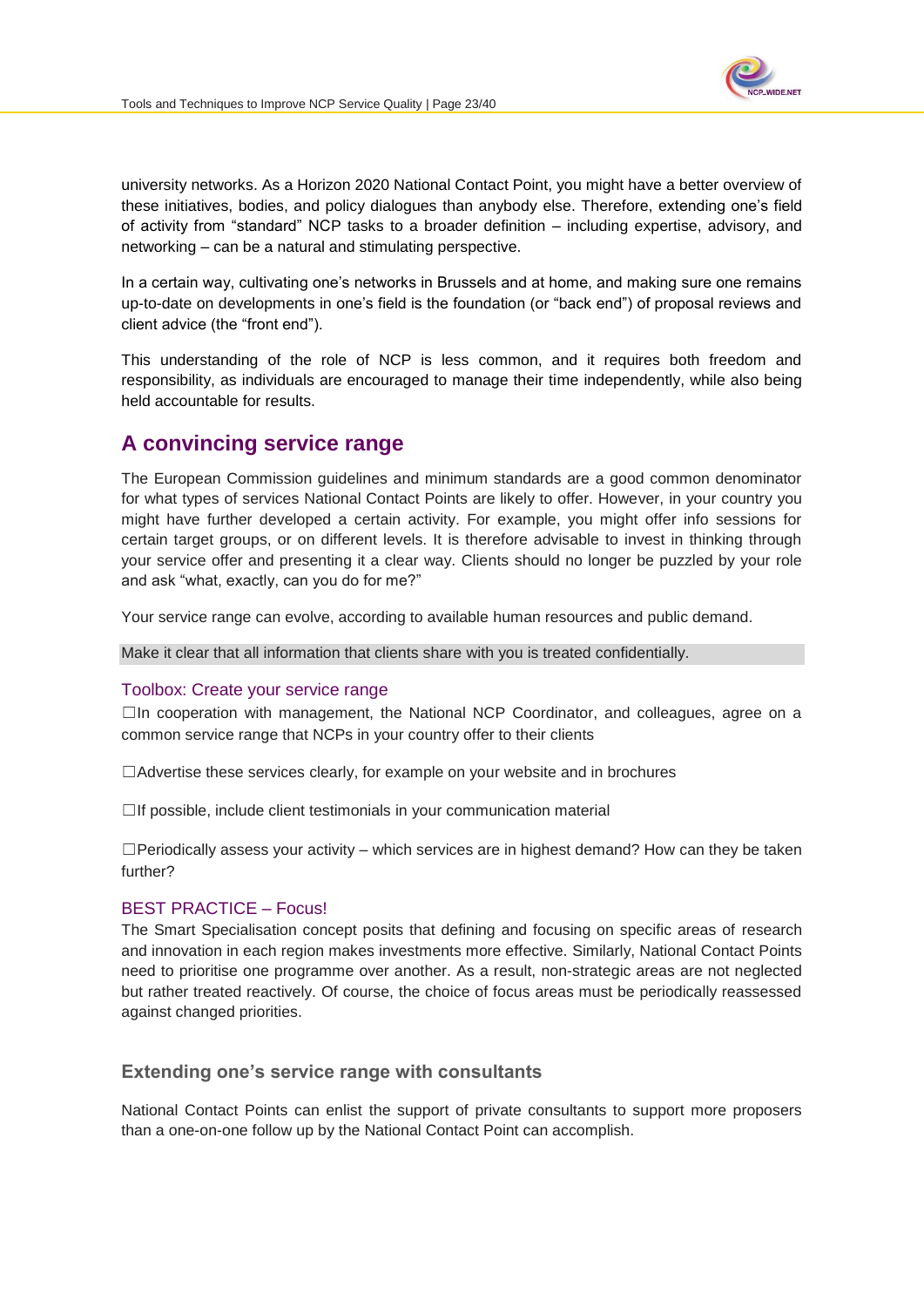

In this approach, consultant fees are seen as a necessary investment, or "start-up cost", to obtain funding that should recoup this investment by far.

An NCP unit might be endowed with an annual envelope to enlist the support of consultants, either as speakers at info sessions or training courses, or as reviewers of proposal drafts.

#### **Finding consortium partners**

"How do we find consortium partners?" is among the most asked question NCPs hear in their career. Most framework programme-funded projects are collaborative in nature. On the other hand, no unique, user-friendly platform exists to date. Many NCP networks have created their thematic online platforms that allows participants to browse a database of profiles and submit their own. Dedicated tools exist for calls in, Health, Space, Transport, NMBP, or Social Sciences and Humanities. Further partner search websites include the Enterprise Europe Network (EEN) database, and a database managed by the European Commission (Cordis).

There is no specific platform for SEWP calls.

Other players are discovering the market, such as Lab Explorer<sup>4</sup>, a platform that allows labs to present their competencies and browse other profiles. Lab Explorer, with its user friendly design and growing user base, may well hold much promise for upcoming research labs that wish to grow their network in general, and look for European project partners in particular.

"Brokerage events" are organised by NCP projects with the support of the European Commission. Participants can book meetings with interesting profiles in advance of the event. The system optimises meeting schedules. This "speed dating" approach allows one to meet many potential partners in person in a short period of time. NCPs should advertise brokerage events to their clients as a way to connect oneself to a wide community of researchers or industry with views to Europe.

However, experience suggests that most consortia agree to cooperate without recurring to online partner search, or even to brokerage events. If you bring long-standing knowledge of the European R&I ecosystem to your job as NCP, you might have adequate partners for your clients as a top priority. Otherwise, go around ways may yield a list of potential partner institutions for your client.

#### TOOLBOX: Helping your clients find consortium partners

#### **At meetings, be a facilitator**

Your client knows their domain, network, and project idea best. However, often the added value that a "facilitator" can provide is simply to guide the thinking process. Many partner ideas for consortia come up during meetings when an NCP and a client discuss the project idea. A better understanding of Horizon 2020, *Spreading Excellence* calls, and how the project idea can fit in, is all it takes to think of good partners.

#### **Past EU-funded projects**

 $\overline{\phantom{a}}$ 

<sup>4</sup> https://www.labsexplorer.com/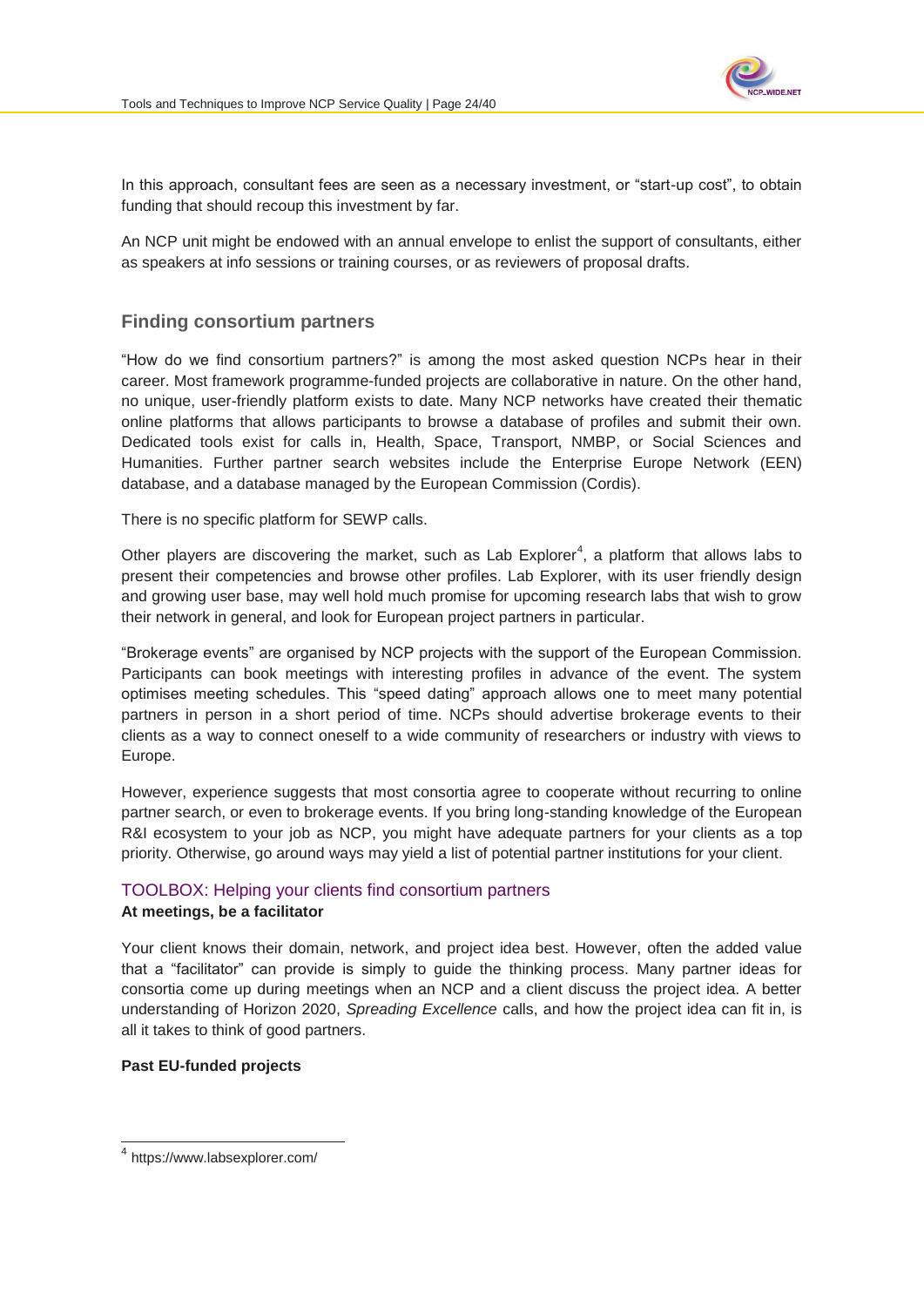

A first understanding of your client's project idea will allow you (and your client) to browse for projects on similar topics funded under previous calls, thanks to the Cordis advanced project search<sup>5</sup>. The Cordis database goes back until FP1, and includes abstracts, consortium partners, funding amounts, as well as deliverables. Beneficiaries of these projects are likely to be experienced in, and interested by, European projects.

#### **Individual Partner Search**

In some cases, NCPs propose to support their clients in their partner search by contacting potential partners individually. In this case, you or your client can reach out to targets that you have identified in the Cordis database, for example. Ideally, you can think of interesting partnerships within your own, or your organisation's network.

Make sure to share information about the project proposal's research objectives, the targeted funding instrument, and the call deadline, bearing in mind confidentiality. Specify partner profile sought, for example by describing: required expertise, work to be carried out, the type of partner sought, and whether your client is looking for a coordinator or further consortium partners.

#### **Partner search via intermediaries**

Intermediaries and their networks can further help you reach the right consortium partners. According to their specialisation, intermediaries provide a springboard towards a host of players in any area, such as technology, innovation, science, or also coordinating and managing services.

Some examples of intermediaries include

- **The European Enterprise Network**. EEN maintains an extensive partner search tool and connects with SMEs all over Europe
- **National or regional industry clusters**. Cluster associations offer a privileged access to industry partners within specific technological sectors
- **National Contact Points**. NCP networks spread Europe-wide and specialise in certain sectors, such as space, ICT, or nanotechnologies, which might be relevant to *Spreading Excellence* projects.
- **European associations**. Many professions are organised in European associations which might be helpful contacts to find European project partners.

#### **Partner search with LinkedIn groups**

Social media can be a breeding ground for serendipitous partnerships! On LinkedIn, hundreds of specific groups have organised around science and technology that allow you to with potential partner organisations. Create a profile in your name, join a group and follow their activity. Reach out to group members by posting an update in the group where you explain your search request. Follow up with responses to your update and make introductions with your client.

 5 http://cordis.europa.eu/search/advanced\_en?projects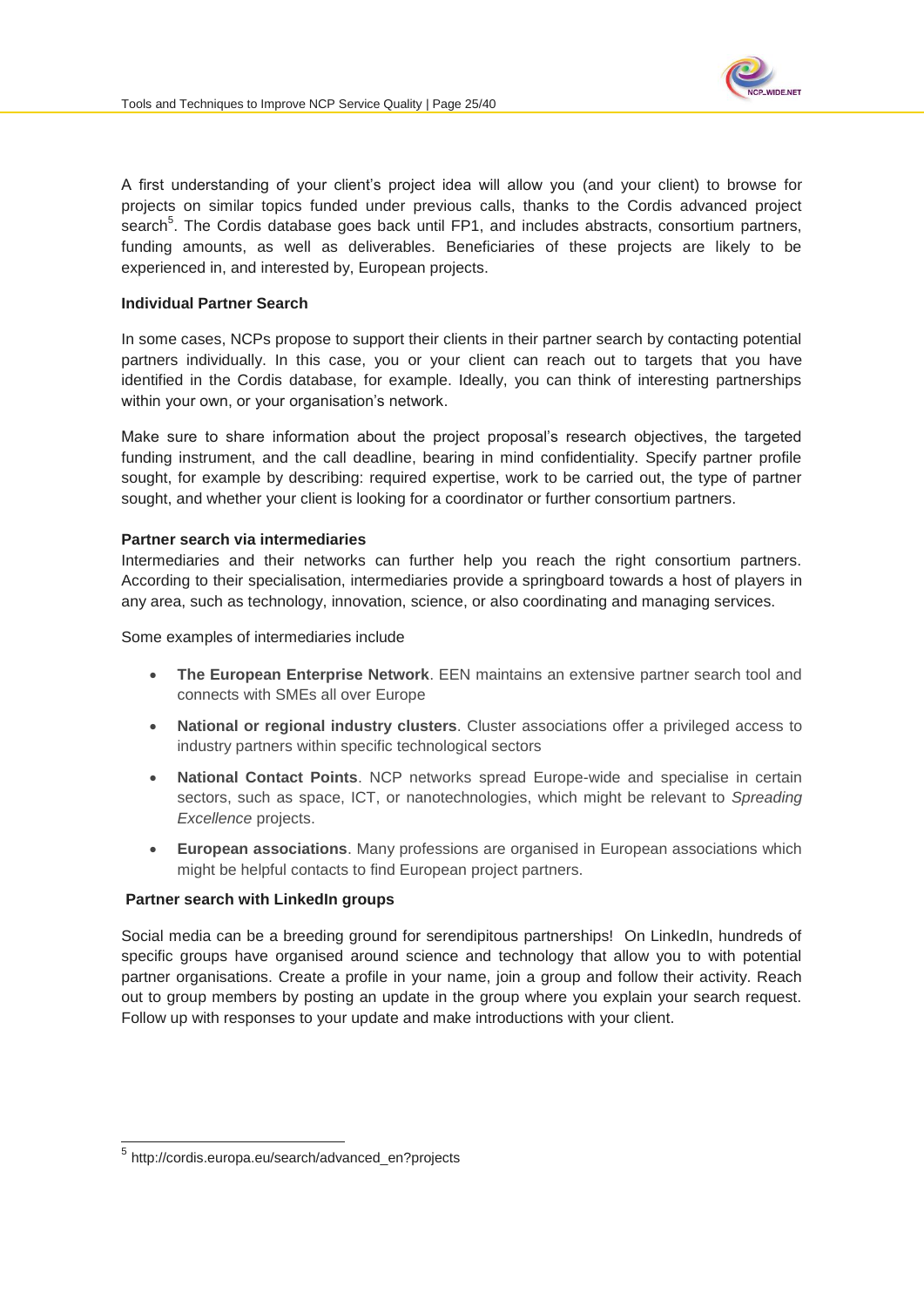

#### **Creating and managing a support programme**

To increase the leverage of their actions, National Contact Points may create and manage programmes to support Horizon 2020 proposers. These programmes must define their scope and eligibility. For example, the Luxembourg scheme "Fit4Horizon2020" targets small and mediumsized companies only, while the Turkish support scheme can only benefit potential coordinators. An advantage of these schemes is a relatively light administrative burden.

These programmes depend on budget availability and political will. A way to argue in their favour is to set up pilot programmes for a predefined period of time (or a predefined budget). A dedicated project manager should know the programme's details, advertise the scheme to the relevant audience, follow-up requests (or supervise the implementation officers), and conduct periodical impact assessments.

In the European Union, such support programmes are likely to fall under the *de minimis* regulation, a European framework that prevents undue subsidies by capping amounts companies can obtain from their government.

A support programme, even with a relatively limited budget, can prove to be an effective promotion tool. It might just be the "affirmative action" that some clients with potential need to be able to succeed at Horizon 2020.

#### TOOLBOX: Creating and managing a support programme

☐Gather political and managerial endorsement for the creation and funding of a Horizon 2020 support scheme

☐Name a project owner and executive officers (administrative staff, other).

☐Define the target groups (any Horizon 2020 participation in your country? SMEs? Other?), funding amounts and eligibility criteria. Estimate desired outcomes (number of applications, effect on success rate in Horizon 2020).

☐Draft and validate a fact sheet by and application forms.

☐Advertise the programme. Handle incoming requests and execute payments.

☐Periodically assess the performance of the support programme. Have allocated funds been spent? Is there evidence that beneficiaries of your national scheme enjoy better results in Horizon 2020?

### <span id="page-26-0"></span>**Accountability and measuring results**

The NCP Minimum Standards and Guiding Principles do not define if, and how, NCPs are to be held accountable for their achievements, and how results should be measured.

Some NCPs have found ways to measure their activity and its impact through various indicators, while others do not. In some cases, you might be obliged to provide proof of your achievements as part of a general policy of your organisation. Detailed measurement of NCP work seems to be mostly lacking in governmental or para-governmental organisations that adopt a policy-advisor view of the NCP function.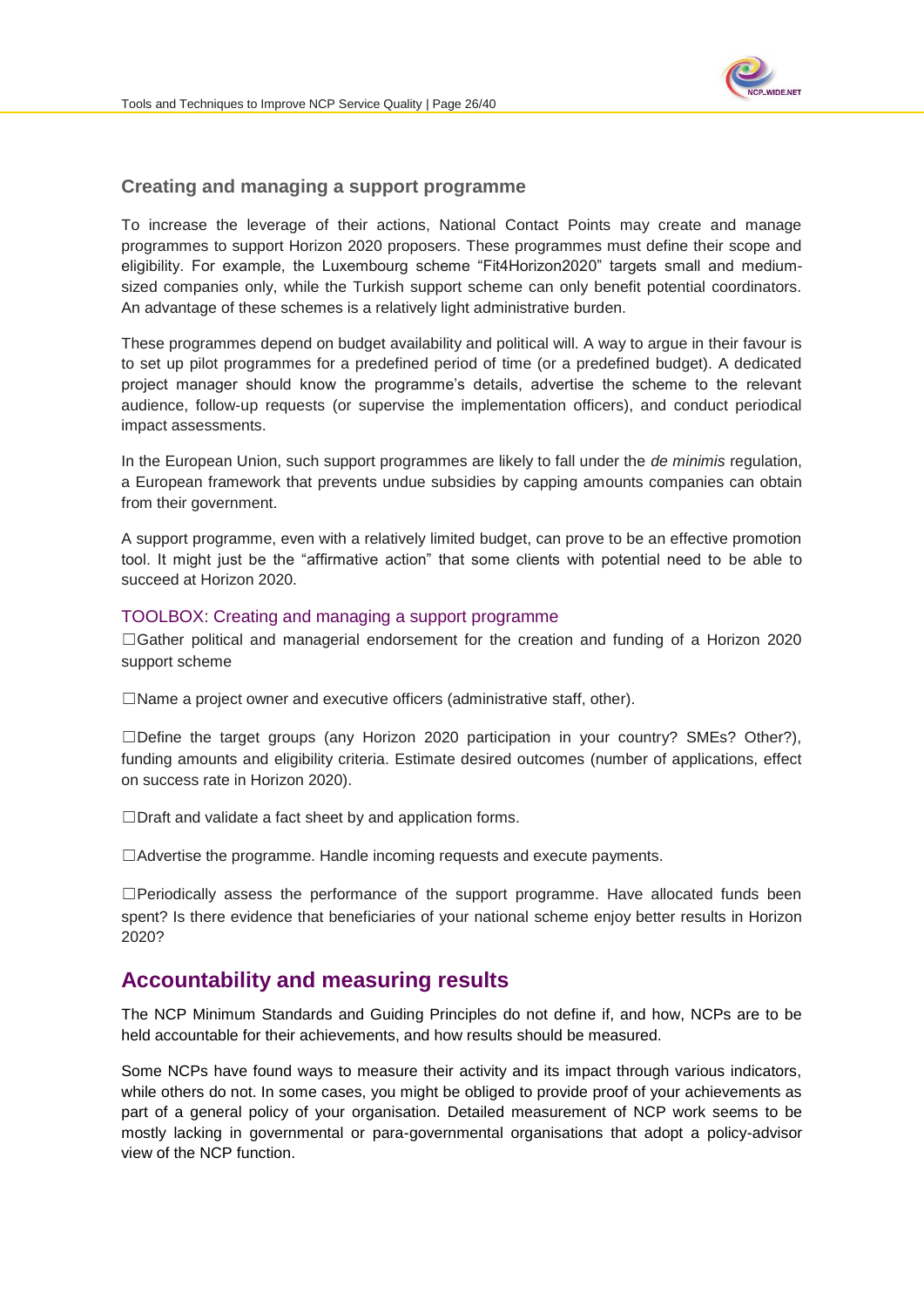

#### **How to measure results**

An "obligation of effort" type of measurement would take into account the number and quality of consultations done, or the number of attendees of info sessions. An "obligation of result" type of measurement occurs when NCPs are accountable for the evaluation result, or the European financial contribution perceived by beneficiaries in their constituency.

#### **Example: Switzerland**

Certain NCPs, such as Switzerland, have external evaluations conducted by a service provider mandated by the organisation's board. Consultants may be granted access to the client relationship management software and are mandated to contact NCPs' clients. Results are shared with all concerned parties to define future objectives together.

#### **Example: NCP Brussels**

- Annual satisfaction survey sent to clients whom NCPs dealt with during the year
- Satisfactory response rate; allows to identify what works best, and what further demands need to be addressed

#### **Example: Luxembourg**

The NCP team is assigned KPIs as part of the overall oversight policy of the management board. These Key Performance Indicators, chiefly the perceived EU contribution and the number of projects obtained, are designed to measure what matters most to national policy, rather than measuring employee performance

#### **Example: Bulgaria**

Bulgaria introduced a "NCP of the year" prize. NCPs, who are distributed across many organisations, benefit from added recognition rather than financial compensation.

#### **Measuring client satisfaction**

A way to measure results is by learning about client satisfaction. To know how their service is perceived by clients, some NCPs use formal procedures to measure feedback and NCP performance, while others rely on simpler methods or no standardised method at all.

#### TOOLBOX: How NCPs can measure client satisfaction

NCPs and their managers should consider processing feedback in a way or another. This feedback can help you to adapt your service to better respond to your clients' needs, and thereby reach your organisation's objectives better, however they may be defined.

☐**Client satisfaction surveys after events**: Distribute satisfaction questionnaires after each information session or larger event that you organise. Using the same template each time allows you to track developments over time.

☐**Annual client satisfaction surveys**: Some NCPs, such as in Belgium, send out an annual satisfaction survey to clients with whom they interacted in a given year. Response rates may be low, but the periodic approach allows to measure changes over time.

#### **Example: Greece**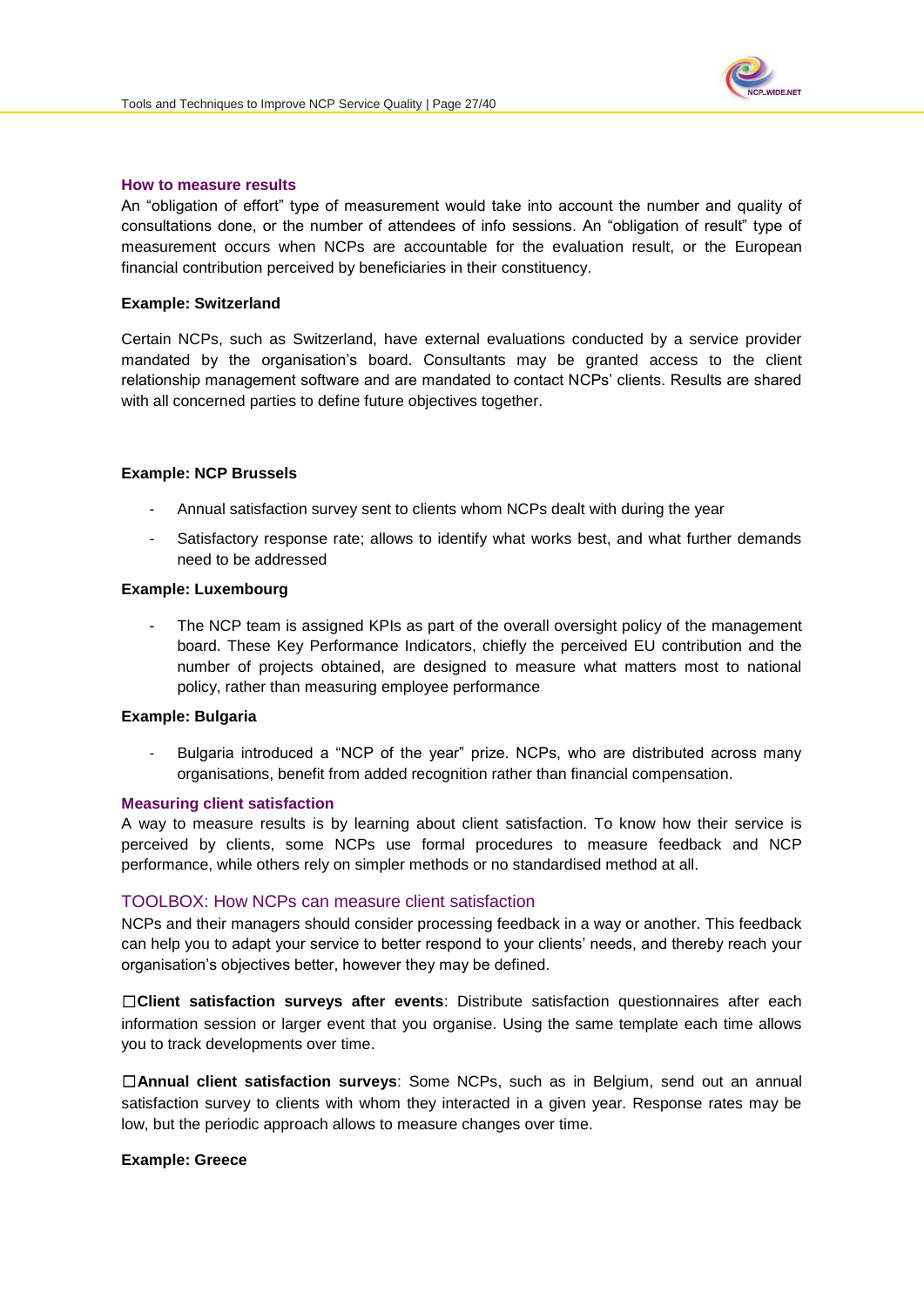

The Greek NCP institution, Help-Forward, has developed a survey and benchmarking system, which allows to track changes of responses to identical questions over time.

### <span id="page-28-0"></span>**Communication: informing, raising awareness**

#### **Spreading the word on Horizon 2020 to your clients on and offline**

Nowadays many communication channels exist, which make spreading the word on Horizon 2020 opportunities easier. When it comes to online communication, most NCPs use a standard triad of website, newsletter, and social media. Further online and offline media include published magazines, brochures or leaflets. In fact, having a website on Horizon 2020, or a dedicated section within another website, in your country's language or in English, is one of the NCP Minimum Standards and Guiding Principles requirements.

#### **Website**

It is not useful to duplicate the Horizon 2020 participant portal or the EC website on Horizon 2020. A short overview, in your language or in English, makes more sense. Your national website should at least contain a description of Horizon 2020 as a whole, a link to calls for proposals, a news section for national news, and an event section to announce national or European info sessions and other Horizon 2020 related events. Your national Horizon 2020 portal is also your business card: It should make clear how to reach the NCP and what services you offer.

#### **Using English or your country's language(s)?**

Using your language(s) to spread the word about EU funding makes sense, as it makes the content immediately relatable to nationals. It is an opportunity to provide added value, by explaining EU terms beyond simple translations. Using English makes your content accessible to a much wider audience. As all communication on EU funds is conducted in English anyway, you can expect your national target audience to understand English. Use English if you can reasonably claim that written material will be (almost) free of language mistakes.

#### **Media**

Traditional media outlets should not be neglected, even though your own website, news, and social media accounts give you much flexibility and control over your communication activities. As NCPs are mostly associated with national authorities, publications specialising in research and innovation news, industry journals, or even regional newspapers may be interested by their news and events. Newsworthy pieces might include an overview of your country's performance in Horizon 2020, major national conferences related to EU funding, or success stories. These articles will require a jargon-free style, walking the fine line between technical accuracy and interest to the general public.

#### **Using Social media as an NCP**

Succeeding at social media is hard. It is a whole new field of occupation! You should open a social media account after mature reflexion, and after having consulted and validated the project with your hierarchy. Taking care of social media will take a portion of your time and you should at least have a broad idea of what you would like to achieve, and who you would like to reach, with your social media account. On the other hand, as the initial investment is rather low (it literally takes a few minutes to set up an account), anybody can experiment with social media, and you may well be up for a positive surprise.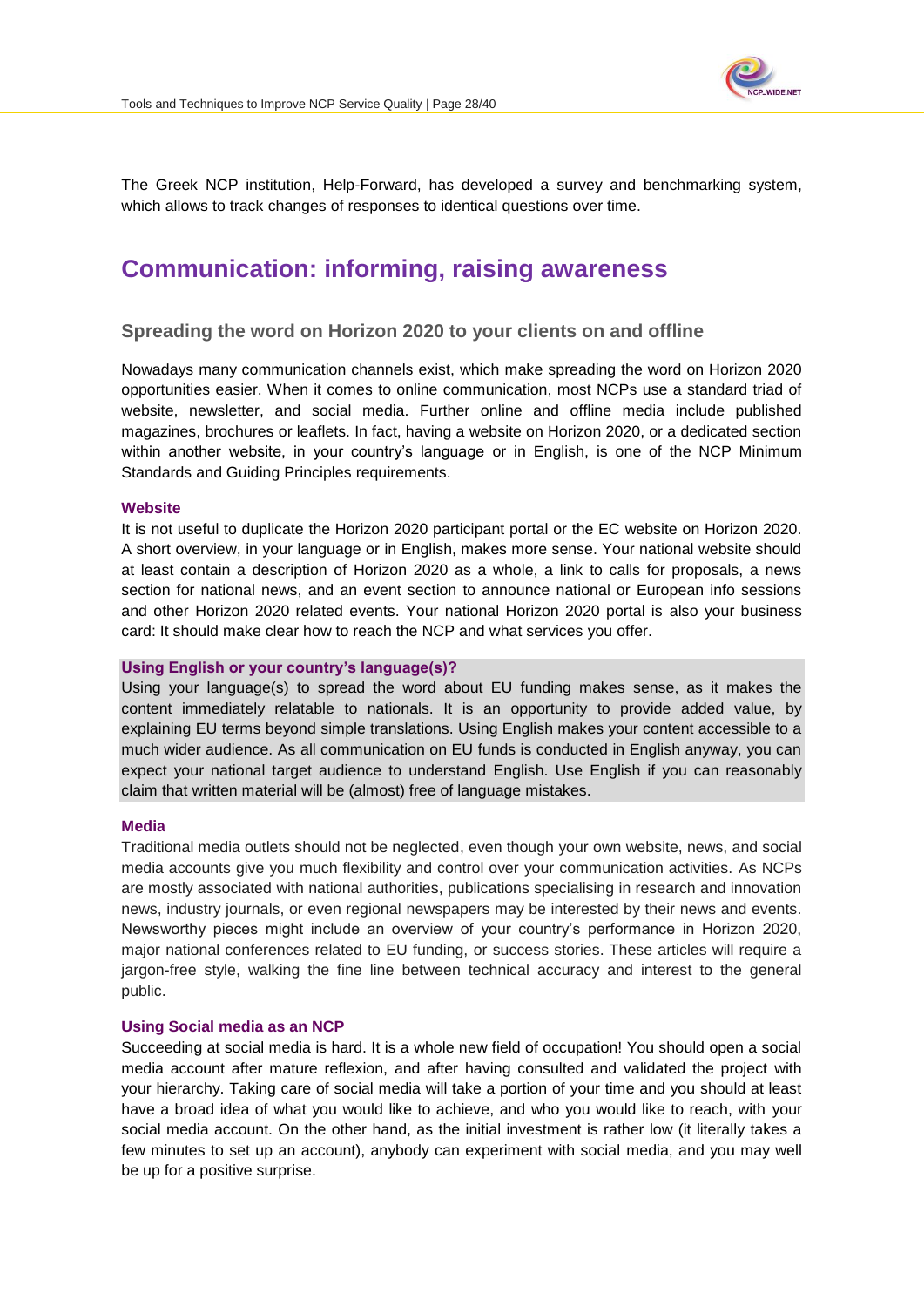

For NCPs, a social media account might be managed centrally by the communications department or by one NCP that deals with social media on behalf of all NCPs. Your host organisation might also have policies (and social media accounts) in place that you might have to comply with.

You can use social media for various purposes, on a spectrum of passive to active use.

**To monitor information** – you can use your social media account chiefly to monitor other accounts. The EU runs many official accounts (for example the European Commission page on Google+ or the @EU\_H2020 account on Twitter). Reading these sources often can be an efficient way to stay abreast of news.

**To disseminate information** – broadcast information coming from the European Commission related to Horizon 2020 and research and innovation policy via your social media accounts. Repost information you read on other accounts or post newsworthy information you read elsewhere via your social media accounts.

**To advertise your services and events** – use your social media accounts as multipliers to reach a larger audience for your own news or events.

**To showcase your expertise** – spreading meaningful information via social media demonstrates your knowledge and interest in the topic, and shines a positive light on your competences

**To tap into unknown markets** – Target groups you might not know about might find you via social media and reach out to you to solicit your services.

#### **What channel to choose**

You might feel compelled to join all familiar social networks, but this choice might unnecessarily increase workload (despite tools such as Hootsuite that ease this process). It might make more sense to focus on one channel that fits your needs and ambitions best.

**Twitter**: Researchers and innovative companies tend to be active users of Twitter, as is the European Commission and related institutions. This social network is very open (no "liking" is required to see most tweets) and is best used for casual interaction. Twitter provides useful basic statistics on how many users you reach and engage. Adding hashtags to your tweets make them more visible. Twitter is useful to raise your awareness to new clients. Regular activity and engagement with other users is crucial to building a meaningful Twitter presence. If you choose to pay for sponsored tweets, you can choose which audience should see or engage with your content (specifying the interests, or geographical location of your target audience, for example).

**Facebook**: The ubiquity and notoriety of Facebook is its main advantage. On the other hand, many researchers prefer to use Facebook for personal use only. An open Facebook page will provide you with great statistics on each post you make. A Facebook post easily accommodates larger pieces of text, videos, or slideshows. You can choose to pay to have your Facebook post viewed by a specific audience.

LinkedIn: As a business network, LinkedIn might be a natural choice for NCPs to engage with their target audience. You can create a LinkedIn group that allows you to post news items. A lively LinkedIn group is one where all members engage by posting relevant content themselves. You can also launch discussions or ask questions that, ideally, will spur a meaningful discussion among members of the group.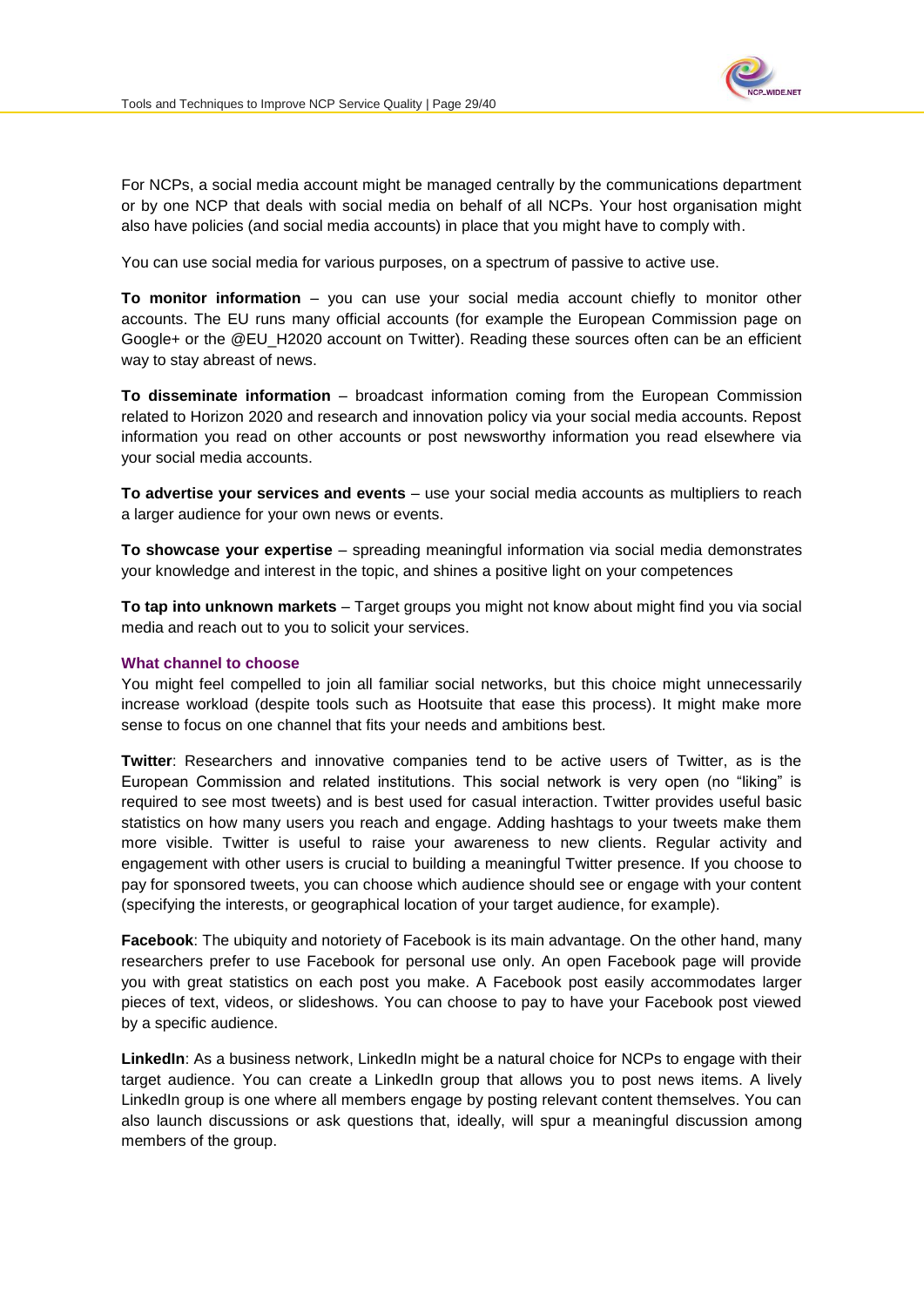

Cultivated as a privileged meeting place for professionals with common interests, a LinkedIn group can become a true catalyst for Horizon 2020 project consortia. To make this happen, you should define the remit of your group carefully, by choosing an intersection of two or three fields of interest (for example, "Horizon 2020", "*Spreading Excellence and Widening Participation*", and your country). As with all social networks, it takes time and dedication to build a name for yourself (and your group), but a thankful community and better results (in Horizon 2020 calls) might be well worth the while.

#### TOOLBOX: Using Social Media as NCP

Use the below checklist to inform and guide your decision to use social media for your work as NCP.

☐Determine whether creating a social media account makes sense in your situation and what you would like to achieve with it, such as reaching more national stakeholders with news on Horizon 2020.

 $\Box$ Make sure creating a new account is endorsed by your organisation's communications and social media policy, and comply with their guidelines

 $\Box$ Choose a social network that will help you best reach your ideas and objectives

□Carve out time to update your social media account and to engage with users, for example 15 minutes daily, or assign this task to a motivated and knowledgeable colleague.

☐Establish a list of sources that you can monitor to feed your social media account. Make sure to update your account whenever you organise an info session, or have relevant internal news to share.

☐Monitor your account's success.

 $\Box$ Learn from other social media accounts, especially from other NCPs or, more broadly, the public sector.

☐Consider launching a paid campaign to reach a relevant audience (filtering for location and interests, for example)

#### **Newsletters**

A regular newsletter is a way of building a lasting relationship with your clients. It allows you to spread factual information (on events, new calls…) by adding the local and personal flavour best suited for your national context.

In the sales profession, newsletters are considered a royal route for engaging with clients. They are used as part of "permission marketing", a way of engaging with clients in a loose fashion while trying to convert them into paying and returning customers. While National Contact Points do not sell in a strict sense, sending out email newsletters to a list of people who have explicitly given their consent to receive these emails can be useful.

First of all, newsletters deliver relevant information conveniently and more directly than a website or even a social media account do. A regular newsletter helps build trust in your services: Your clients might be more likely to contact you, as your periodic updates are a constant reminder of your expertise.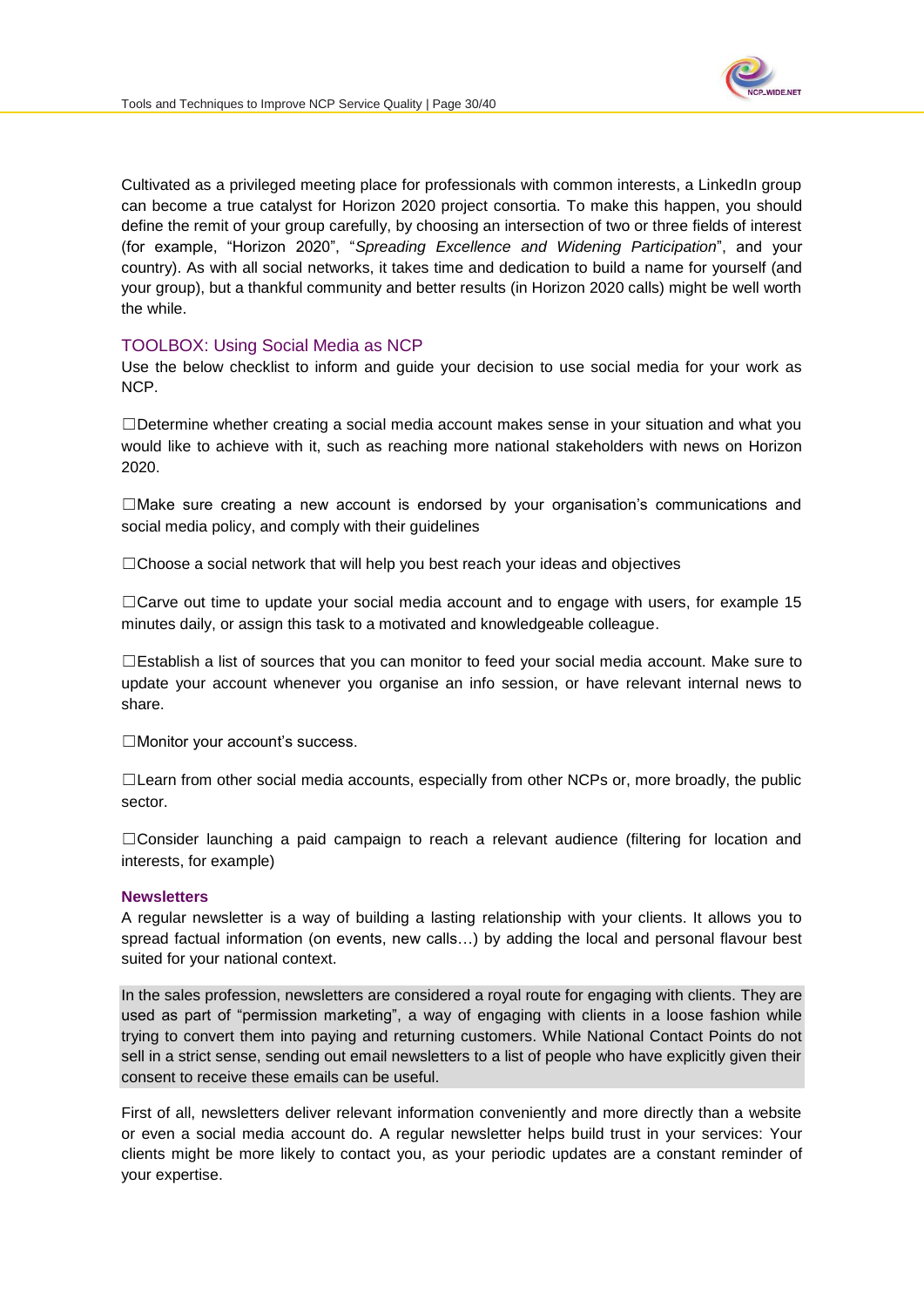

Second, each newsletter sent yield interesting statistics, such as open rates or click through rates, which allow you to see which topics your readers found particularly interesting.

Last but not least, anybody with an interest in your activity (and speaking the language you write in) can subscribe to your newsletter, thereby extending your influence beyond your circle of usual clients.

#### **Brochures and posters**

Even in the Internet age, printed information can still be an effective communication channel. Some people prefer reading information on paper. For others, a physical publication, or paper invitation cards make the presented information appear more important.

#### Toolbox: Using paper-based communication materials

☐Send an information package on Horizon 2020 and the *Spreading Excellence* programme to major universities or research organisations.

☐Create posters for info-sessions and larger events. You can either send the file to your intermediaries or encourage them to print them out in colour, or print them and send various copies to each intermediary. If the budget allows, consider a professional typesetting and print.

#### **Organising information sessions**

Information sessions are a good way to provide introductory information on Horizon 2020 opportunities. NCPs concur that info sessions are well received and deemed useful by participants. Furthermore, nothing can replace the direct contact with your "customer base". Planning an info session will increase your notoriety and allow you to get to know your clients better. What is their level of knowledge and interest in Horizon 2020 calls for proposals? What are their main concerns and doubts? What information or service would they need next (a consultant, a consortium partner, a one-on-one meeting)?

Who asks questions, and what kind of questions are being asked can be revelatory. By judging the quality of the questions after your presentation, you can assess which organisation is seriously considering applying for upcoming calls, and who are asking questions for the sake of asking.

#### **Go where your clients are**

Your clients might find it impractical to travel large distances to attend an information session. Many NCPs go where their clients are. They visit all major cities or speak at major universities. Seeking out your client base on a regular basis, for example twice a year, will establish you and your team as a known and respected contact person for Horizon 2020.

Many different formats are possible, for example combining presentations on related parts of Horizon 2020 by teaming up with your colleagues, joining a university event, or following an information session with a course on proposal writing. Earmarking budget for these "roadshows" should make sense to your organisation.

#### TOOLBOX: Organising information sessions

 $\Box$  Check the call calendars. An information session is best planned six to four months in advance of the call deadline.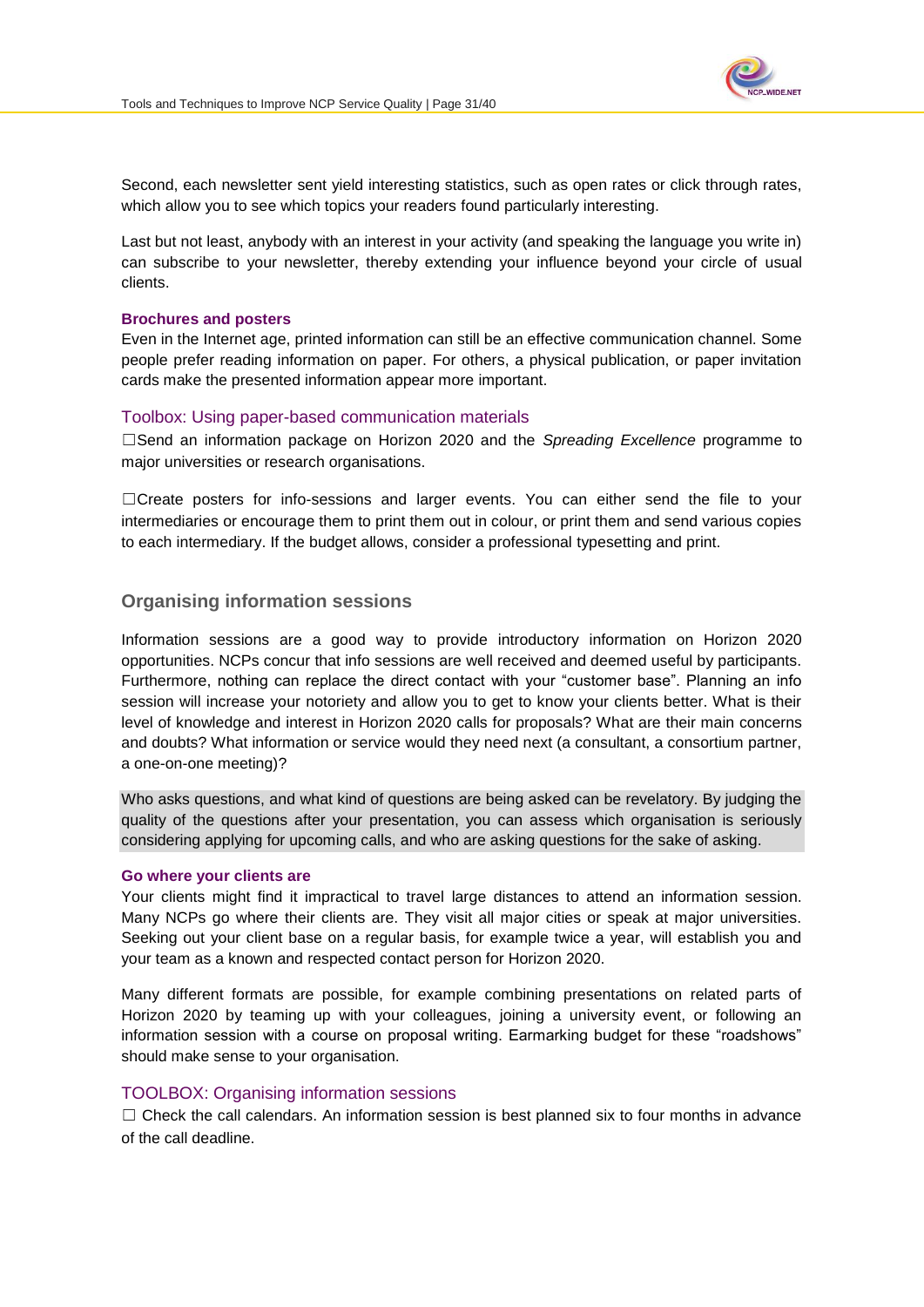

 $\Box$  Liaise with internal services to set up a date and place for the information session, and manage logistics (catering, invitations, and registration)

□ Advertise your event broadly, but follow up individually where needed to ensure that relevant stakeholders consider attending the event

☐Automate invitations, registrations and follow-ups as much as possible. Online services, such as Eventbrite, allow you to create an appealing event page, accept registrations, manage check-ins, and send out messages to participants. Eventbrite, for example, also allows you to host paid events, and provides useful analytics.

 $\Box$  Prepare your presentation. European Commission presentations, the Work Programme and other texts provide ample inspiration. Make sure to adapt the content to the level of knowledge and interest of your audience. You may also include statistics and stories of projects from your country. Prepare readable and enjoyable slides.

☐ Rehearse your part and ask for feedback.

 $\Box$ Make it interactive. Include some questions to the audience, or even a short exercise (evaluating a fictitious passage in a project proposal, for example), a technique which is often highly appreciated by the participants.

□ Focus on follow up. Send a thank you mail to participants and respond to attendees who had further questions. Prepare a link to a short satisfaction questionnaire, if you didn't distribute it during the information session.

 $\Box$  Optional: prepare a news feature for your website or your social media account

 $\Box$  Optional: have photos taken for accountability

Evaluation Summary Reports (ESRs) of project proposals provide great insight into what is well received by experts, and what are common problems. ESRs are shared with the national delegates of the Horizon 2020 programme committees. The *Spreading Excellence and Widening Participation* programme is covered by the Strategic or Horizontal configuration of the programme committee. Being able to peruse some ESRs might give you additional insight into the makeup of a successful project proposal.

#### BEST PRACTICE – At events, chunk your information

One tested strategy is to structure information according to modules, starting with more general information on Horizon 2020 a year to six months before a call deadline, while offering specialised sessions three months before the call deadline.

#### BEST PRACTICE - Multi-NCP info-sessions

Various NPCs can work together to host an information session. In the case of SEWP, one could even imagine a common session with ESIF contact points.

Natural fits could be

• An info-session on Excellent Science – organised by the NCPs for ERC and the NCP for Marie Sklodowska-Curie Actions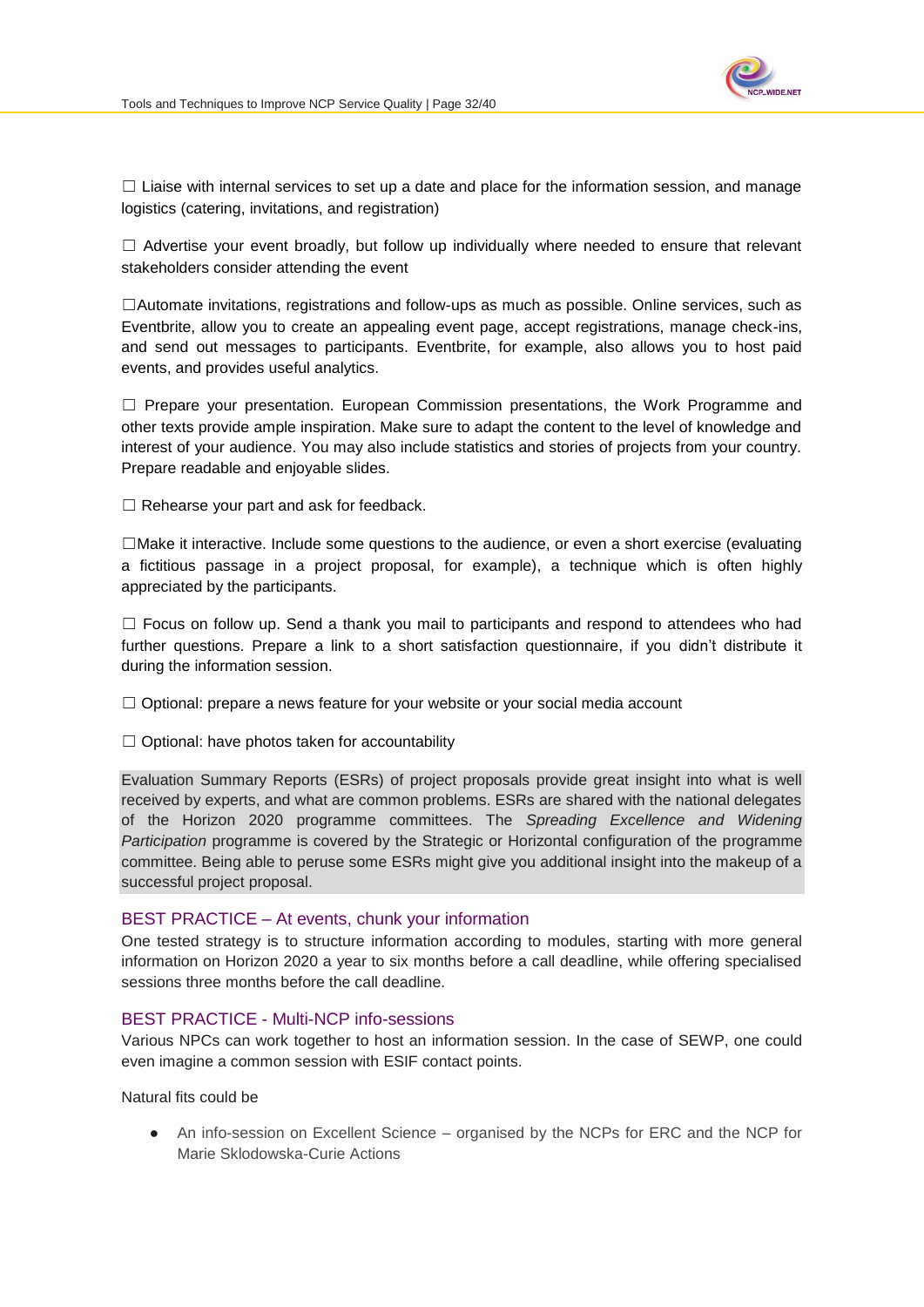

- An info-session on "Smart Cities and Communities" organised by the NCPs for Energy and Transport
- An info-session on *Spreading Excellence* organised by the SEWP NCP and ESIF authority contact points

#### BEST PRACTICE - Info session modules & focused target groups

Many NCPs are prolific organisers of info sessions and events. What works well is to present content based on "modules". Beginner information is distinguished from advanced content. Presented this way, National Contact Points act as genuine "consultants".

Another good practice is to narrow down target groups. Info sessions can be geared towards young researchers, social scientists, entrepreneurs, or ambitious Europe-minded researchers (*Spreading Excellence*). Bringing together an audience of like-minded individuals with a common level of knowledge also enables interesting exchange among them.

#### **Info sessions 2.0: Webinars**

Webcasts or webinars can complement, or even replace, physical info sessions. Spreading the word about funding opportunities over the web is a cost-effective solution for both organisers and participants, saving time and money.

Furthermore, info sessions over the web can capture potential clients at an earlier stage of maturity. They increase the number of participants by allowing junior staff or other staff categories to dial in. Most webinar platforms are not one-way streets at all, but include chat or Q&A functions. Last but not least, the webinar platform will keep logs of registrations, attendees, attention spans, and chat histories, and also includes a feedback form.

Hosting successful webinar requires practice. Technical problems are common and the organiser team either needs to test the platform thoroughly before their first info session, or enrol a technically competent person that will ensure the platform is running smoothly. A host of solutions exist, ranging from free web-based solutions, such as *AnyMeeting*, to fully-fledged paid business solutions, such as WebEx. It is recommended to test various platforms to understand their strengths and limitations.

Capturing the interest of your audience is even more difficult on the web than in person. It is a challenge to conduct a successful webinar, but you can increase the quality of your webinar info session by heeding some pieces of advice.

| <b>Pros</b>                                    | Cons                                                                |
|------------------------------------------------|---------------------------------------------------------------------|
| Cost effective for organisers and participants | <b>Technical problems</b>                                           |
| More "democratic" and open                     | Start-up costs (benchmark and test solutions,<br>subscription fees) |
| Bigger reach; lower barrier of participation   | Low attention span                                                  |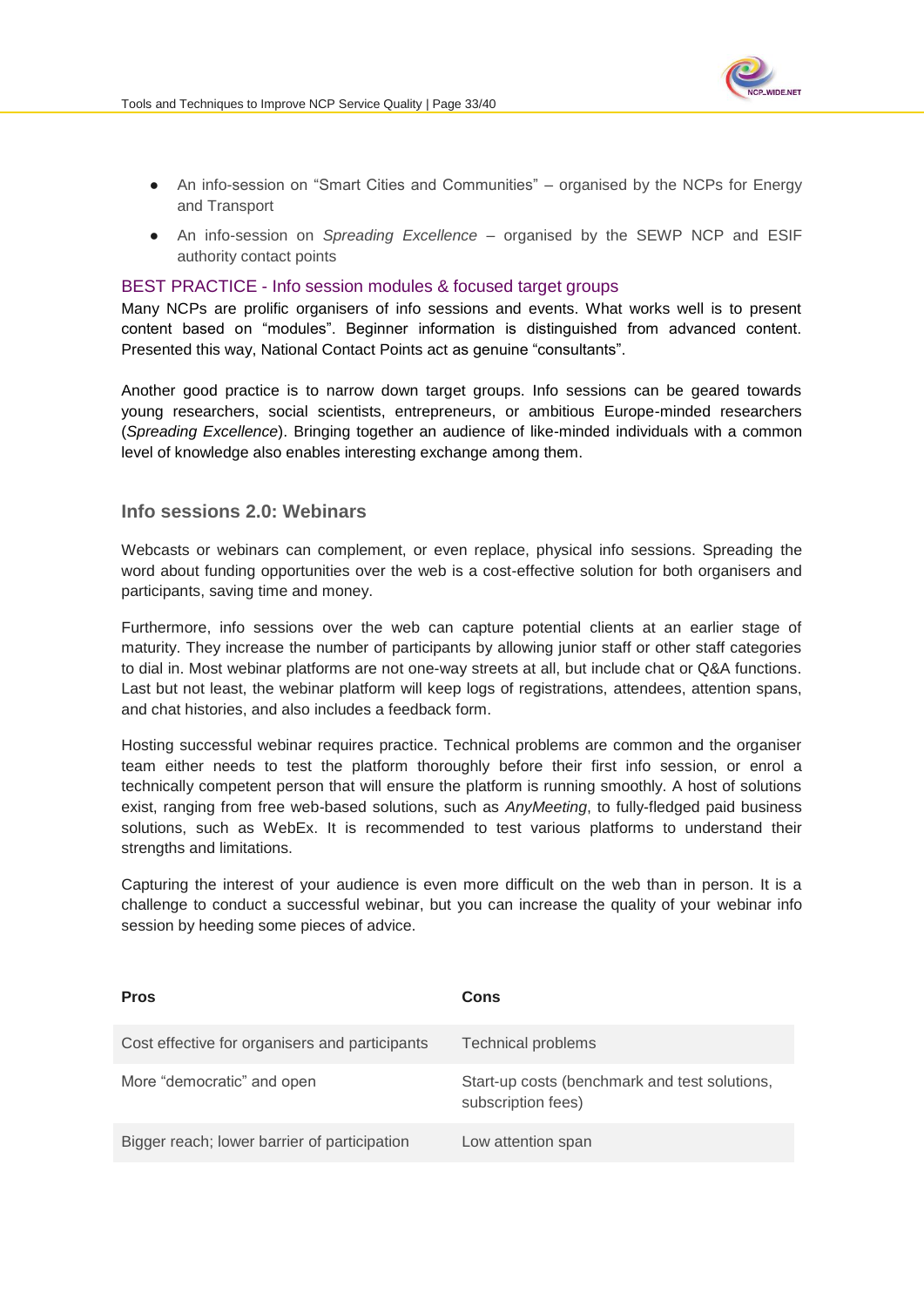

Captures prospective candidates at an earlier stage of commitment or maturity ("just getting the information")

Confident speaking skills and thorough preparation required; "speaking for the web"

Interactivity possible  $\blacksquare$  No networking effect among participants

Analytics (registration vs attendees, attention span, log of questions)

*Table 3 The advantages and inconveniences of info session webinars*

#### Toolbox: Hosting an info session webinar

□Start on time. Greet your audience and thank them for joining you.

☐Present yourself and your role briefly. Extensive CVs are not appropriate, but briefly explaining the role of the National Contact Points and the reason for this webinar is useful, as not everybody might be aware of NCP services.

☐Speak slowly and deliberately. Ideally, you have written out keywords of your speech, and practiced to avoid ahs and uhms, as these fillers are even less tolerable online than in a person-toperson interaction. Avoid digressions.

 $\Box$ Either upload a photo of yourself, or of the speaker, or enable the camera to add a visual element to your speech.

☐Upload and go through slides as you speak, just as you would during a "real" presentation. Share the material with participants.

 $\Box A$  webinar should not last longer than 45 minutes. Take questions through the chat window during or just after your presentation, and answer them as you speak. If you are the host to an external speaker, make sure to prepare questions before, or during, the presentation.

 $\Box$ Thank the audience! Send a follow-up email swiftly, including a link to slides, and a satisfaction questionnaire. Include contact details and invite participants to schedule individual follow-ups shall they wish to discuss their project proposal in detail.

### <span id="page-34-0"></span>**Concluding remarks**

National Contact Points have created many good practices that can be adopted by their colleagues in other countries.

The NCP Minimum Standards and Guiding Principles are the first and foremost guiding principles, but we saw that they can be interpreted in various ways. Key ingredients of a successful NCP structure are effective communication channels both in the office and across Europe, a solid professional network, and a proactive attitude towards clients' needs. It pays off to choose web tools to establish client relationships. If resources and time are constrained, a wise choice of one communication channel over the other can be an effective strategy.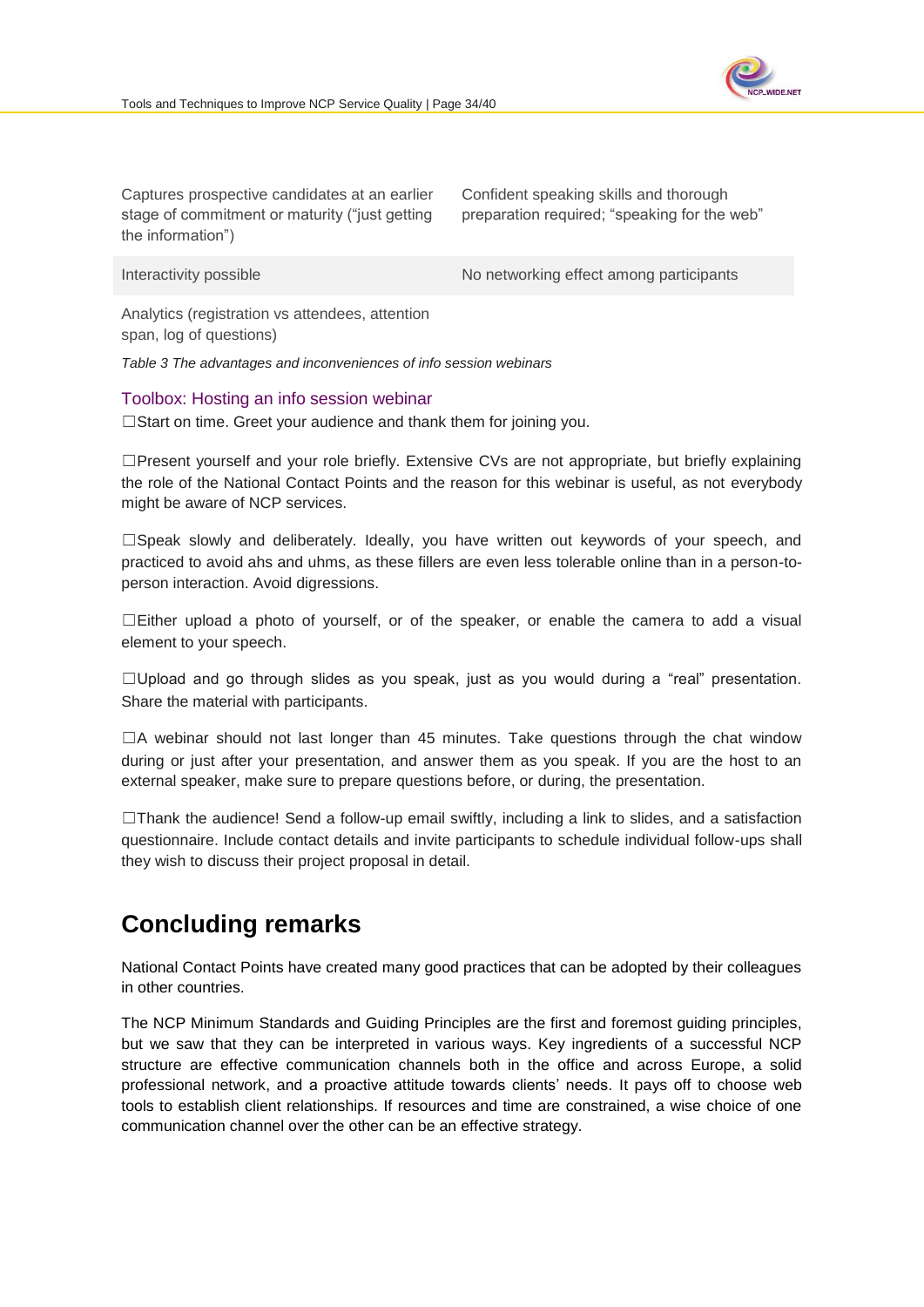

Whatever the size of the country or the structure of the organisation, each system must often deal with similar challenges, such as rooted in team work, management, partnership building, effective communications, and maintaining a relevant range of services. Some techniques can be implemented on a local level and might contribute to a rewarding and effective work environment for Horizon 2020 National Contact Points.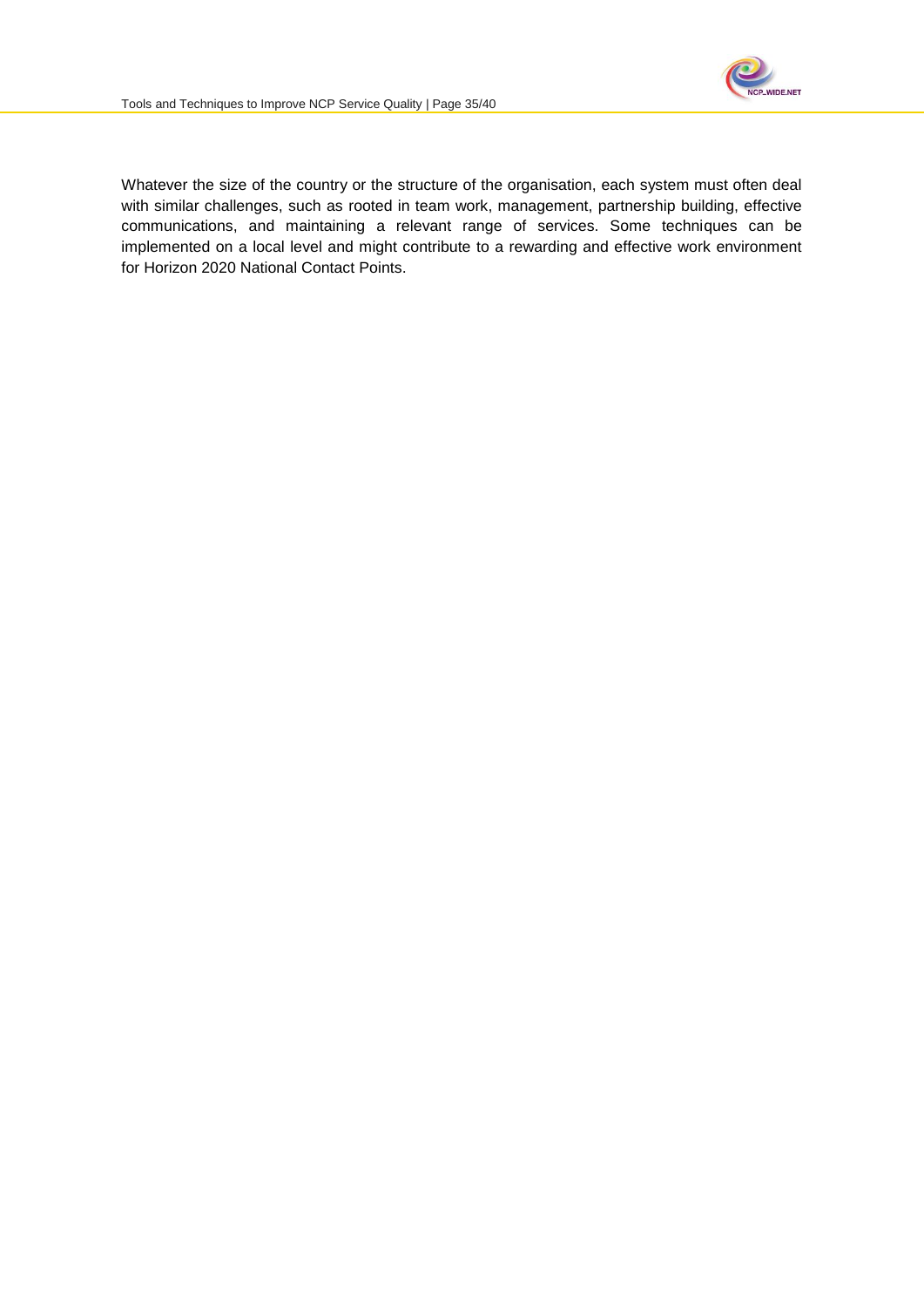

# <span id="page-36-0"></span>**ANNEX: METHODOLOGY**

#### **Description of work**

The description of work suggested to create three groups according to size of NCP system and degree of centralised structure (small, big decentralised, big centralised). NCPs in these groups would then identify best practices among the NCP systems across Europe.

● These groups would propose three tailor made guides on "how to do the job" (D2.7) according to three work environments. Tools would also be developed allowing the NCPs to improve the quality of proposals made by the applicants (such as pre-proposals checks, quantitative and qualitative analysis of Horizon 2020 participation).

#### **Methodology: further details**

"Big centralised NCP system" does not refer to the size of the country, but to the number of NCPs in that country, as well as their organisational allegiance.

We might define a "small NCP system" as a country with 0-15 NCPs, while a big NCP system might include 15 to 40+ NCPs (France currently has 128 nominated NCPs, while the UK has 26). A centralised system hosts all or virtually all NCPs in one organisation, while a decentralised system has distributed nominations across various organisations.

A question on the NCP system was included in the survey conducted at the beginning of the project (T2.1). Available responses were taken into account and were supplemented by the authors' own assessment, based on experience and data on the H2020 participant portal<sup>6</sup>.

The task team suggested the following division of teams:

- **Widening NCPs from "big centralised" NCP systems**: FCT/Portugal, APRE/Italy, IPPT PAN/Poland, EUResearch/Switzerland, RVO/Netherlands, Slovenia, Turkey
- **Widening NCPs from "big decentralised" NCP systems:** Bulgaria, Germany, Greece, Spain, Finland, France, Hungary (?), Ireland, Romania, Serbia (?), Sweden, United Kingdom
- Widening NCPs from the following small NCP systems: Albania, Cyprus, Czech Republic, Denmark, Estonia, Faroe Islands, Hungary, Israel, Iceland, Lithuania, Luxembourg, Latvia, Macedonia, Montenegro, Malta, Slovakia

Despite this analysis, some cases remain where it is difficult to assign a country into one of these three groups.

#### **Creation of "expert groups"**

 $\overline{a}$ 

Despite the task team's efforts, a critical mass of NCPs in each group could not be achieved. We therefore adapted our methodology to better engage NCPs and encourage them to share their experience.

<sup>6</sup> http://ec.europa.eu/research/participants/portal/desktop/en/support/national\_contact\_points.html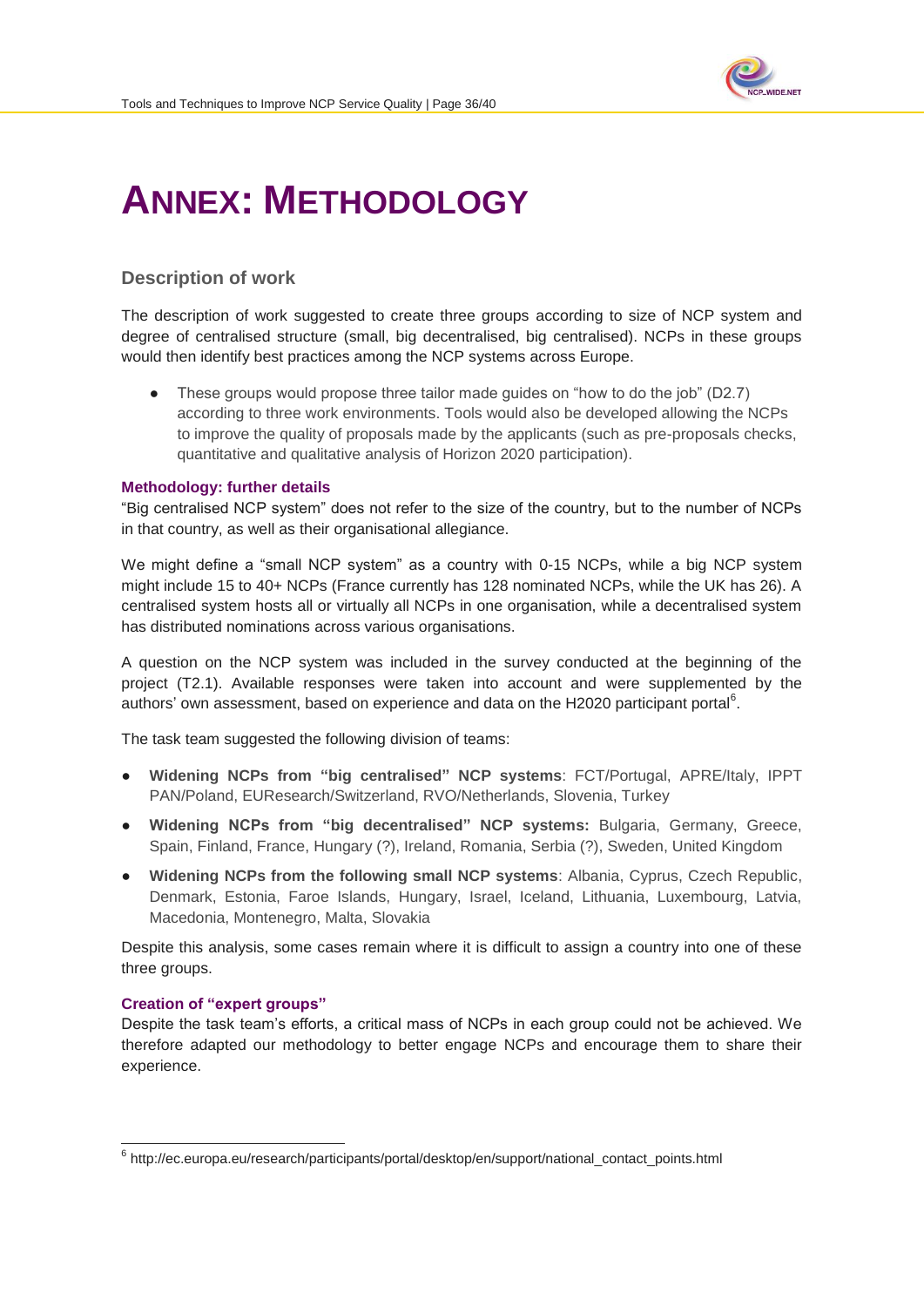

#### **Adapted methodology**

#### **Discussion forum**

The task team set up an online forum and submitted ten questions to stimulate the discussion and exchange of good practice. An online forum has the advantage over an online questionnaire, as every participant can read, and react to, each other's comments. However, NCPs were reluctant to use the forum and no discussion took place.

#### **One-on-one interviews**

The task team resolved to one-on-one semi-structured telephone interviews. A list of questions was used to guide the interviews. In total, 17 *Spreading Excellence* NCPs agreed to share their perspective during these interviews. This guide attempts to summarize and to expand the feedback shared during these discussions.

#### **General observations**

The interviews took on a fruitful dynamic, and most interviewees generously shared their impressions and experience with the interviewer. Each interview took one hour to complete. A certain organisation effort was needed to schedule the interview slots. In most cases, the prepared questions served as a springboard for an animated discussion. However, sometimes NCPs failed to see through their own ways of working, by explaining that they did everything "normally". It may be natural to be unaware of one's own ways of working! Making implicit working methods more explicit, and therefore replicable by others, was indeed the purpose of this guide.

#### **Methodology: final remarks**

The methodology and this guide did not intend to provide a comprehensive, analytical view of European National Contact Point systems in general, or the SEWP configuration in particular. The NCP Academy, the network of NCP coordinators and legal and financial NCPs, have foreseen an extensive study of European NCP systems.

The approach is voluntarily subjective and qualitative, aiming to stimulate exchange and better cooperation, and to be immediately practical. We hope that this work will provide inspiration to NCPs, helping them to reflect, and maybe adapt, their ways of working. If anything, it is a reminder that constant exchange is key to innovation, in NCP systems, and beyond.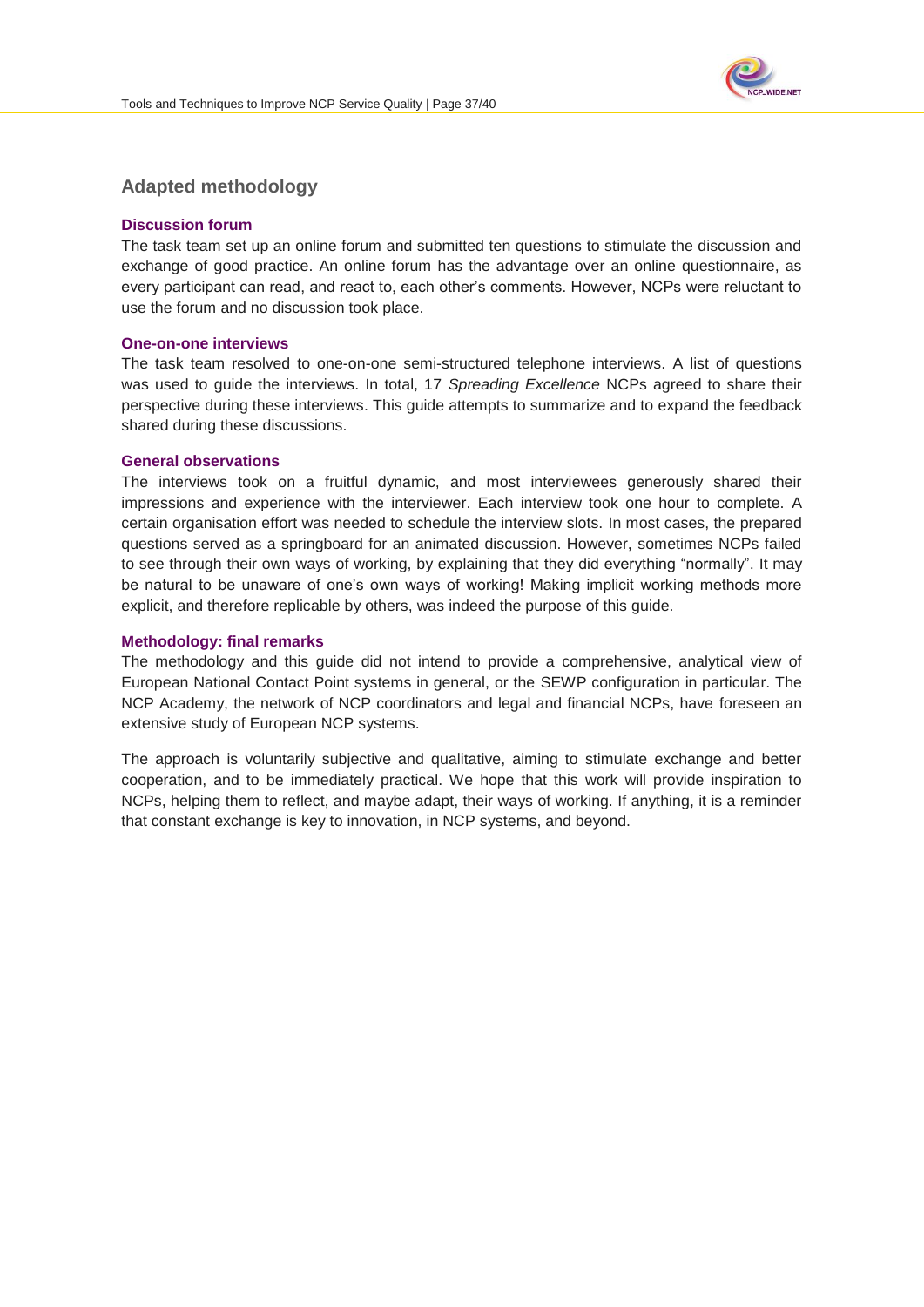

| <b>Country</b>        | <b>Name</b>                     | Organisation                                                                                  |
|-----------------------|---------------------------------|-----------------------------------------------------------------------------------------------|
| <b>Belgium</b>        | Tania van Loon                  | The Brussels Enterprise Agency                                                                |
| <b>Bulgaria</b>       | Yanita Zherkova                 | Ministry of Education and Science                                                             |
| <b>Cyprus</b>         | Constantina Makri               | <b>Research Promotion Foundation</b>                                                          |
| <b>Czech Republic</b> | Anna Vosečková                  | Technology Centre of the Academy of Sciences of<br>the Czech Republic, TC ASCR                |
| <b>Faroe Islands</b>  | Maria Husgard                   | The Faroese Research Council                                                                  |
| <b>Finland</b>        | Outi Kauppinen                  | <b>TEKES</b>                                                                                  |
| <b>France</b>         | <b>Emmanuel Pasco-Viel</b>      | Ministère de l'éducation nationale, de l'enseignement<br>supérieur et de la recherche, MENESR |
| <b>Hungary</b>        | Orsolya Tóth                    | National Research, Development and Innovation<br>Office                                       |
| <b>Ireland</b>        | Catriona Ward                   | Enterprise Ireland                                                                            |
| Lithuania             | Agne Paleviciute                | Research Council of Lithuania                                                                 |
| Luxembourg            | Katharina Horst                 | Luxinnovation                                                                                 |
| <b>Moldova</b>        | Elena Zamsa                     | Center of International Projects                                                              |
| <b>Netherlands</b>    | Lieke Michiels van<br>Kessenich | Netherlands Enterprise Agency                                                                 |
| <b>Slovakia</b>       | Jakub Birka                     | Centre of Scientific and Technical Information,<br><b>CVTISR</b>                              |
| Slovenia              | Meta Dobnikar                   | Ministry of Education, Science and Sport                                                      |
| <b>Switzerland</b>    | Cornelia Spycher                | Euresearch                                                                                    |
| <b>Turkey</b>         | Mert Uçanok                     | <b>TUBITAK</b>                                                                                |

<span id="page-38-0"></span>*Table 3 List of NCPs who participated in one-on-one interviews*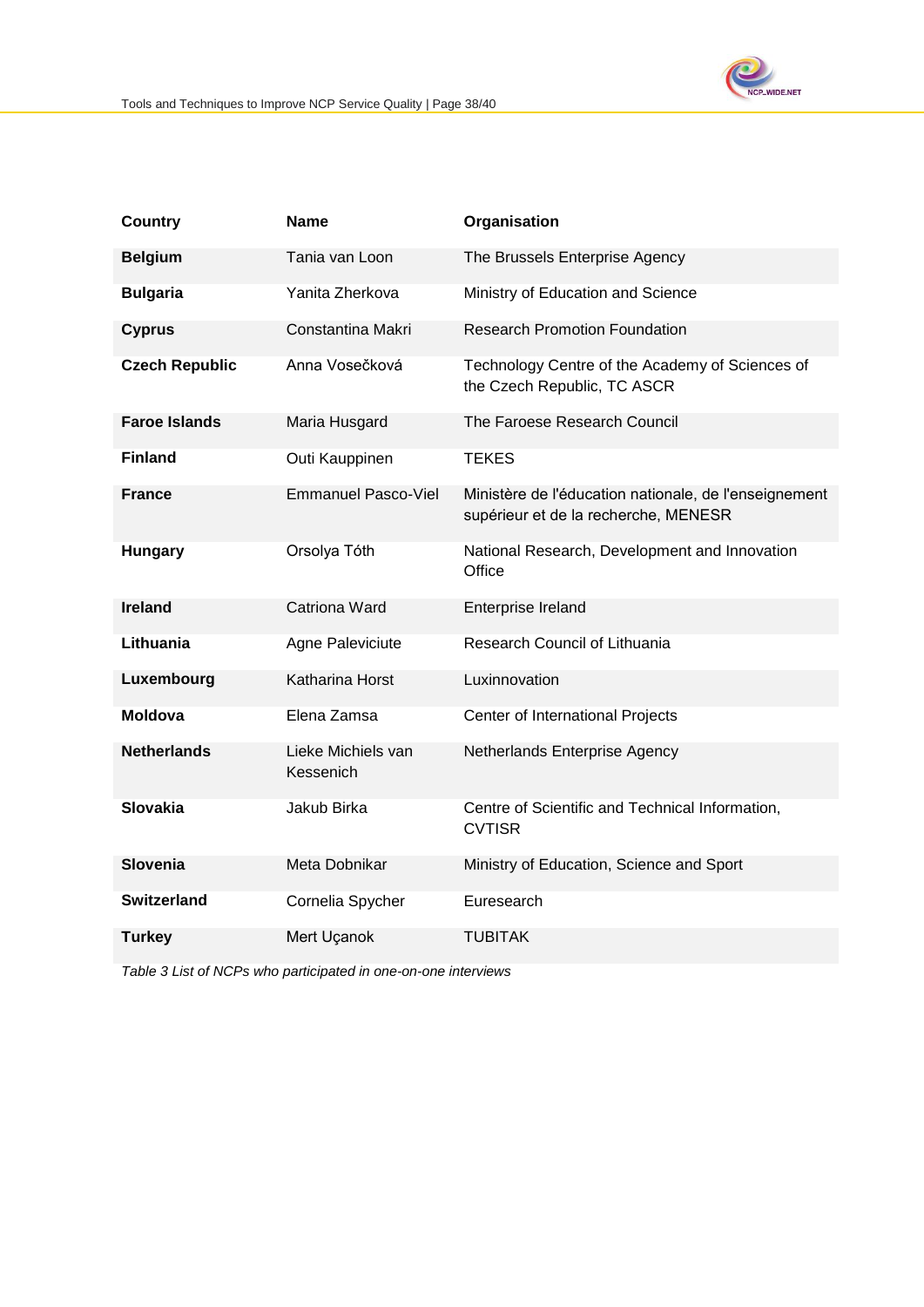

## <span id="page-39-0"></span>**ANNEX: ESSENTIAL RESOURCES**

#### **Horizon 2020**

[Horizon 2020 regulation of establishment](http://ec.europa.eu/research/participants/data/ref/h2020/legal_basis/fp/h2020-eu-establact_en.pdf)

Horizon 2020 [rules for participation](http://ec.europa.eu/research/participants/data/ref/h2020/legal_basis/rules_participation/h2020-rules-participation_en.pdf)

[Horizon 2020 standard proposal template](http://ec.europa.eu/research/participants/data/ref/h2020/call_ptef/pt/2016-2017/h2020-call-pt-ria-ia-2016-17_en.pdf)

[Horizon 2020 standard evaluation form](http://ec.europa.eu/research/participants/data/ref/h2020/call_ptef/ef/h2020-call-ef-ria-ia-csa_en.pdf)

*Spreading Excellence and Widening Participation*

[Spreading Excellence and Widening Participation, Work Programme 2016-2017](http://ec.europa.eu/research/participants/data/ref/h2020/wp/2016_2017/main/h2020-wp1617-sewp_en.pdf)

[A library of guides by the NCP\\_WIDE.NET project](http://www.ncpwidenet.eu/publications/)

#### **Projects**

[Cordis:](http://cordis.europa.eu/projects/home_en.html) database of all projects funded under EU framework programmes

[Horizon Magazine:](http://horizon-magazine.eu/) The EU's research & innovation magazine